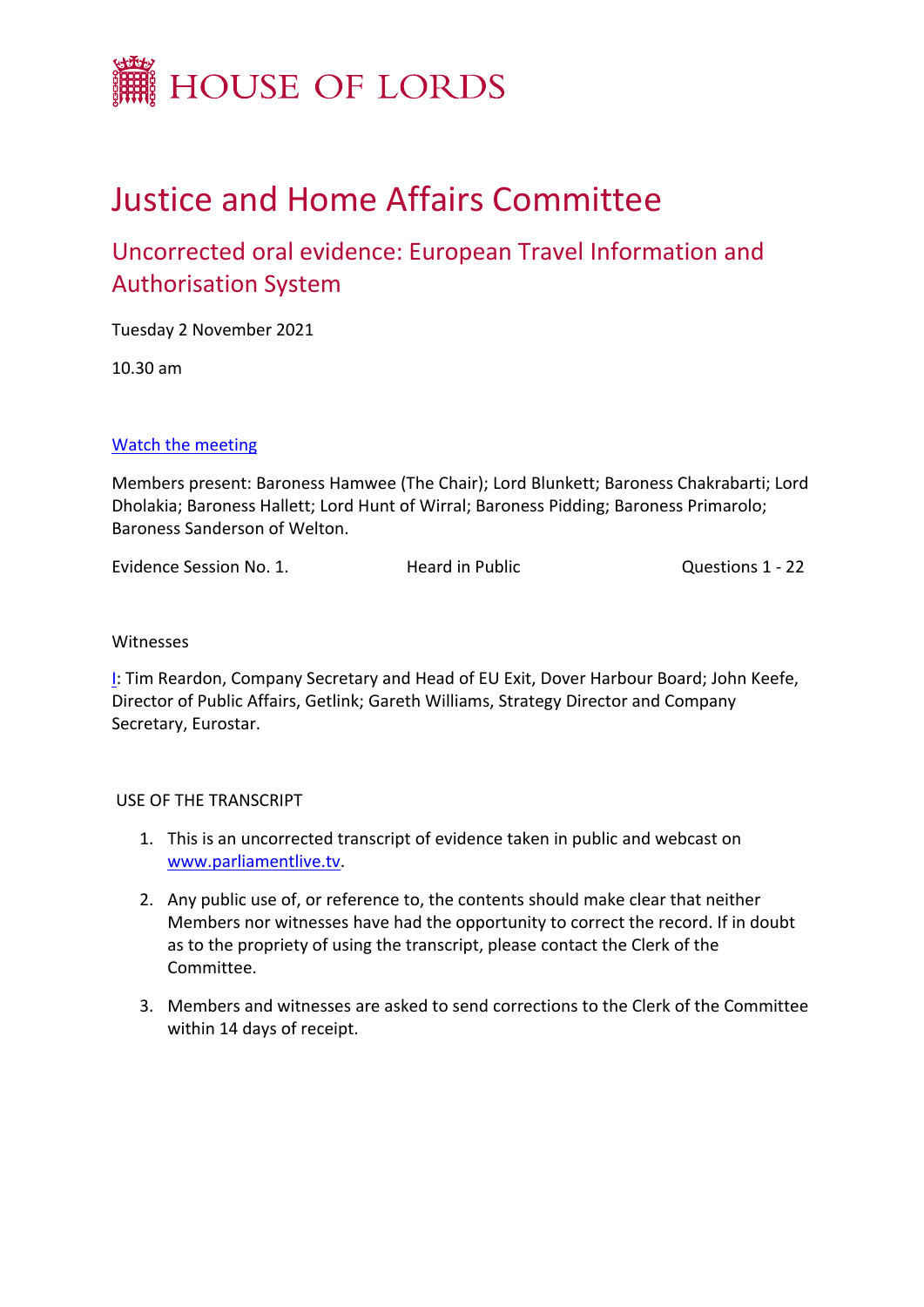#### <span id="page-1-0"></span>Examination of witnesses

Tim Reardon, John Keefe and Gareth Williams.

Q1 **The Chair:** Good morning, everyone, and particular welcome to our witnesses.

Some housekeeping points first. We have particularly been asked to keep face coverings on when we are not speaking. That may be awkward for our witnesses. You are in a part of the room where there is less of a concentration of people, so it is up to you because I do not want to stop the evidence if you are not able to speak clearly.

There will be a transcript taken of this evidence and it will be sent to you for any corrections that you may want to make. If there is anything that there is not time for you to say or that you wake up and think about in the middle of the night in a few days' time, please let us have it.

We are looking forward to the benefit of your evidence on an area where we have not heard evidence other than a brief exchange in committee with the Home Secretary and correspondence with the Home Secretary, which is on our website, and I daresay you are aware of that. Welcome to Tim Reardon, the head of EU exit at the Port of Dover, Gareth Williams, Eurostar's strategy director and company secretary, and John Keefe, director of public affairs at Getlink, which we know as Eurotunnel.

The two arrangement systems that we are talking about are the EES, the Entry/Exit System, and ETIAS, the European Travel Information and Authorisation System, which are to be introduced. For those who are coming new to this—and I find that among the public almost everyone says 'What?'—I understand that it has been arranged with Mr Reardon that you will give us a brief explanation of the proposals. I have given the acronyms. Over to you.

*Tim Reardon:* Thank you, Chair. I am delighted. Thank you for the invitation to come and give evidence today. I am company secretary and head of EU exit at the Port of Dover and this is a key issue for us as we look ahead to the next stage of changes to border controls now that the UK has left the European Union.

We are looking today at two elements. The first, as you say, is ETIAS, which is essentially, for practical purposes, an equivalent to a visa. It is not called a visa and it has a different status in law, but the practical effect is the same. Anyone wishing to go to the Schengen area of the European Union needs to get permission from the European authorities beforehand in addition to having a passport. That is the ETIAS permission. We expect in our context that it will be built into our ferry operators' booking systems so that to make a booking, and certainly to check in, you will need to have obtained your ETIAS permission first.

The element that is of more direct involvement and interest to us as the operator of the Port of Dover is the EES, which is the European Entry/Exit System. At heart, it is a new biometric entry control and exit control targeted at non-European nationals. In addition to carrying a passport and in place of the current process where a French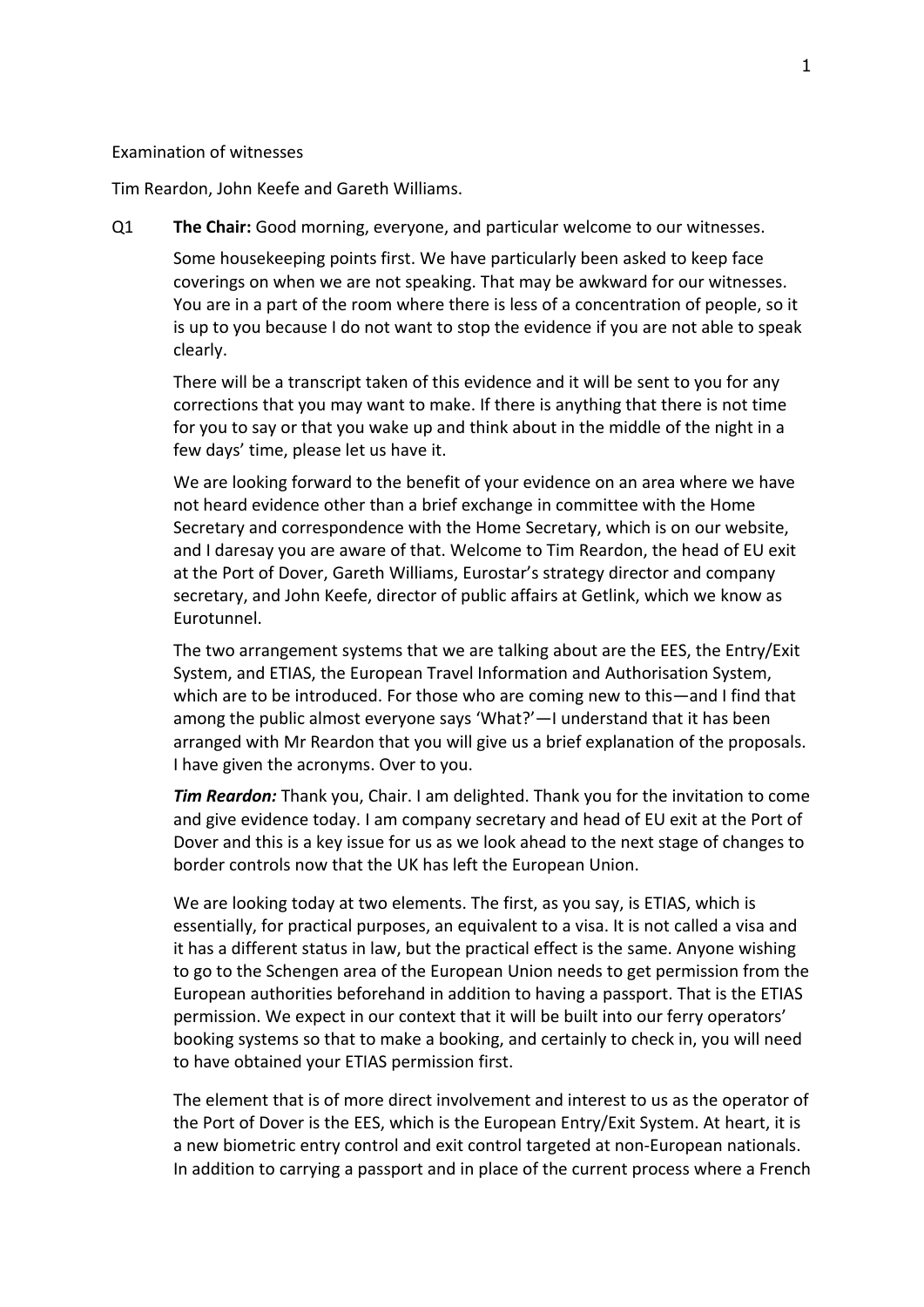passport officer will look at you and look at your passport and check that they match and, if they do, will let you in or let you out, an automatic biometric process will be alongside that. A unique body feature—a face or a fingerprint—will be captured electronically and will then be compared in reality against the record each time you try to cross the frontier. It is equivalent to what happens at an e-gate now and similar to what happens on entry into the United States when you are asked to create a fingerprint record at the immigration officer's counter.

The challenge in our context is that in all those environments where biometric controls happen at the moment, whether an e-gate or a fingerprint reader or previously an iris scanner that the UK authorities had, individuals passed through the frontier one at a time and on foot. In our context, virtually everybody crosses the border in a vehicle and in a group. There is no such thing as an e-gate for a car and there is no such thing as an e-gate process for people travelling as a group. They are all one-at-a-time processes. There is a mismatch between the concept on which biometric controls as they exist now have operated and the way traffic moves in our context. In our context, almost everybody is in a vehicle and there is no way yet of doing a biometric control on a vehicle without getting people out of the vehicle. That is one thing on our site that cannot happen because it is in the middle of live traffic. It is the equivalent of asking people to get out of their car at a motorway toll booth. It is fundamentally unsafe and cannot happen. The challenge is to find a way of squaring that circle and matching those two incompatible concepts.

Q2 **The Chair:** Coming back to the two new processes, they are both about control. EES is the recording and ETIAS is the authorisation. That is the way to distinguish them. When are you expecting the systems to launch? The answer may be that you do not yet know. Where will the launch have an operational impact particularly? Do you want to keep going, Mr Reardon, and then I will come to the other witnesses?

*Tim Reardon:* Thank you. No fixed date is set for the launch of EES. The individual piece of European law is written in terms of it starting when everybody is ready. There is a target, which we understand is May next year. Whether that target is realised will depend on whether all EU countries are ready.

**The Chair:** 'Everybody' is the EU, not the bordering countries?

*Tim Reardon:* Correct. It is supposed to be introduced all at once at every point of entry to the Schengen area of the European Union. It will apply in all of these places. At every place where somebody enters the Schengen area of the European Union from outside it, there will be an impact.

In the context of most travel to France from here, the impact will be on arrival in France at French ferry terminals because the French controls are there. In our context, because of the juxtaposed controls treaty, which in our case Lord Blunkett signed back in 2003, the French immigration control is on UK soil in the Port of Dover, so the practical impact will in our case be felt in the Port of Dover rather than on landing in France because the French immigration control is carried out prior to travel.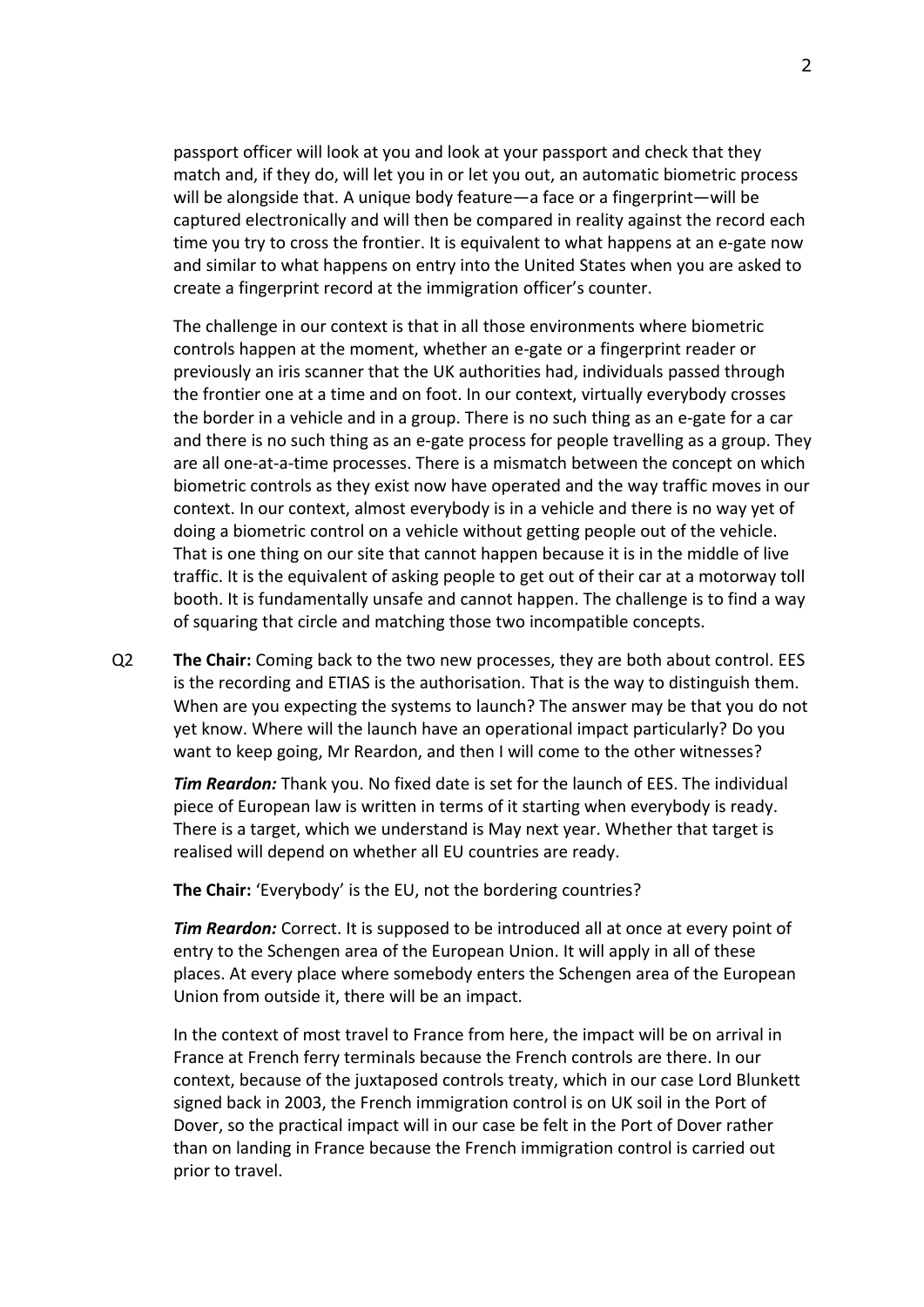Q3 **The Chair:** Mr Keefe, perhaps you would like to say something about any transitional measures and how entry into the UK might be affected?

*John Keefe:* Thank you, Chair. In the first instance, the important point to make is that the Eurotunnel works on a similar model to the Port of Dover in that we have the juxtaposed controls inverted so that our controls are inside the terminal. People have gone through the UK outbound controls and then encounter the French inbound controls about 100 metres further along. Any disruption to the French inbound controls has an immediate knock-on effect on traffic in minutes.

On the inbound side, a similar structure exists. People will go through the French outbound controls and then through the UK inbound controls in the same terminal. The French outbound controls are positioned close to our check-in, so, again, any disruption there would have an impact immediately on the check-in and then on the motorway on the French side.

In the provisions for enrolment, any travellers in France at the time that the regulations come into force will have to enrol on the French side before they leave the country, so there is a consequence in terms of the impact on flows into the UK from the introduction of the enrolment process.

**The Chair:** Have you had any discussion about transitional measures or, as it will all come in with a big bang around the whole of Europe, will there be none?

*John Keefe:* So far, we have been able to have discussions on a local level with the PAF, the *Police Aux Frontières*, who will be applying the regulations. The concentration of those discussions has been around the process of enrolment. The process as set out requires that it is done in the presence of a border officer. The move towards smart borders that we hope to achieve in the coming years is more about enrolment in various different schemes, electronically, at distance. If we can move to something like that that takes the enrolment moment away from the terminal, then that can be achieved. But at the level of the French local administration, they have a clear responsibility, described as a *responsabilité régalienne*, which requires them as the only authorised body to monitor the enrolment into the scheme. All the discussions with them are about how that could be managed in real time. The only proposals put forward for managing it in real time are an enormous expansion in the number of people conducting border controls and an enormous expansion in the number of available booths, neither of which is possible in the space constraints of the Channel Tunnel.

*Gareth Williams:* I have a few comments on timing. As Tim said, the original time set was for next May. Our understanding is that is likely to be delayed and a meeting in December may set a new date. Nevertheless, our overall concern reflects that of Tim and John that this is coming at us fast in an underdeveloped way and, whatever the timing, we do not currently see a practical solution.

It will impact at all of our stations. It is an Entry-Exit System, so people travelling back to the UK through the juxtaposed controls in Paris-Nord or Brussels Midi or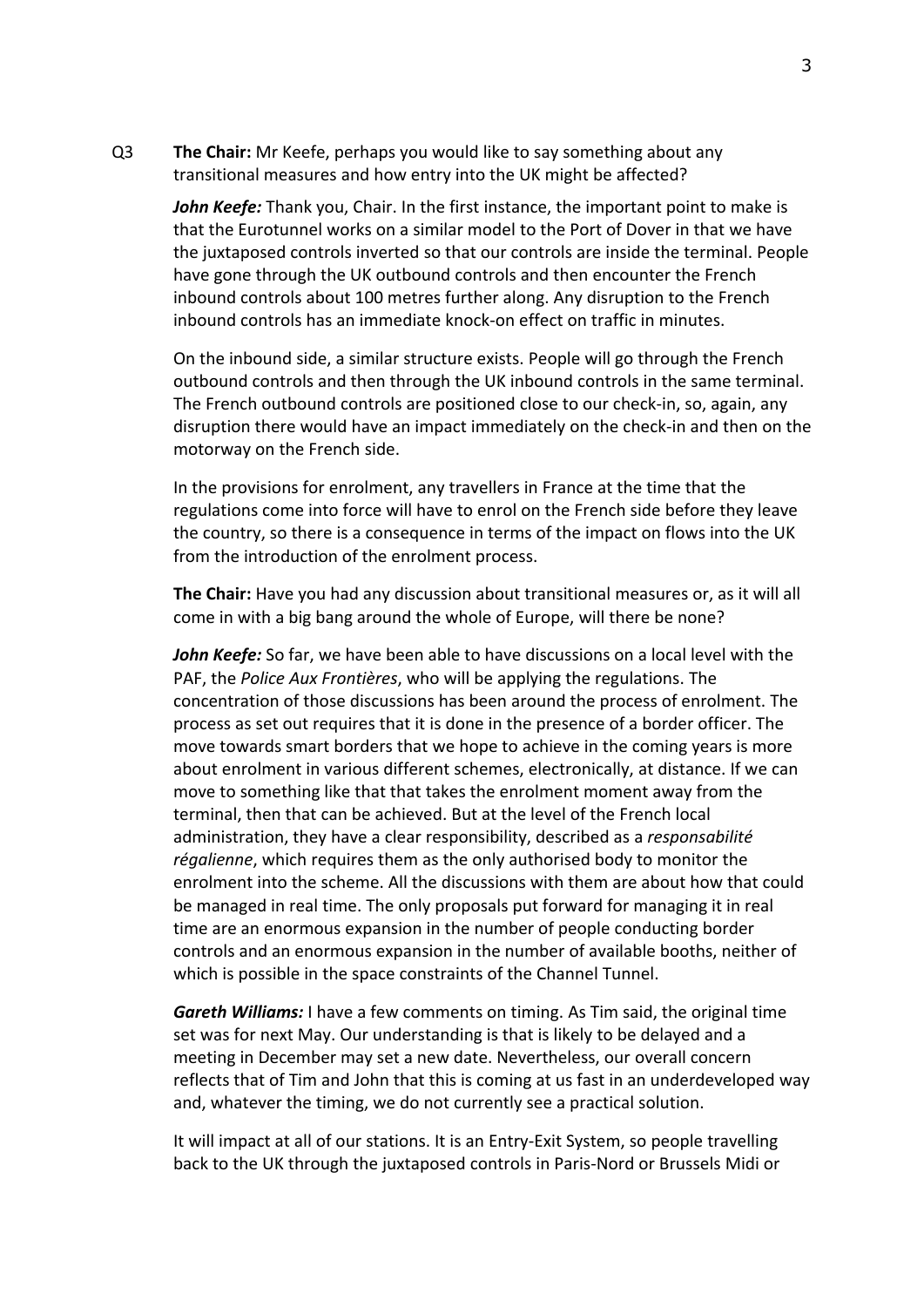Amsterdam will also have to register their exit, but the impact will fall disproportionately at St Pancras in London because the predominant number of first-time entry to the Schengen area happens there. We estimate that if we take the peak of August, which is when we have the most likely first-time travellers on peak trains, up to 80% of people will have to go through the system. We do not have the challenge of people being in vehicles but we do have an extreme space challenge. The juxtaposed controls are a matter of feet apart at St Pancras, Paris-Nord and elsewhere.

It is difficult to get accurate information about the processes and timings of this. We are engaged with the French authorities in trying to understand and model. But as John was saying, one concern here, which is particularly driven by the need to take a fingerprint biometric, is that the transaction is intended to be done almost wholly at the border line itself under supervision. That goes in a different direction from what the UK is looking at for its future border strategy, which is about moving much more upstream. That puts on the pressure.

When we looked at this, we took some data that we had seen from airline trials on this and we applied it in a crude way to the numbers we saw at peak times through St Pancras. That suggested that at a minimum we would require over 30 kiosks, which is the intended way of doing this registration, and an area about the size of the entire area in front of our current check-in position at St Pancras, again, to handle the Entry/Exit system. There are obvious constraints in the availability of that space and the workability in terms of sequencing.

**The Chair:** Is that space where passengers are queuing to go through?

*Gareth Williams:* Yes. You cannot just replace the space that is there at the moment and repurpose it for this because, once you have done the EES process, you then have to go through the normal process of border crossing in any case for which that space is being used.

Q4 **Lord Hunt of Wirral:** It is fascinating. Even if this meeting in December fixes a new date, we are still looking, presumably, at next year. We have heard the figures: 80% of the peak in August, 30 kiosks and so on. How many people do you expect will need to register in the Entry/Exit System on UK soil? Can you talk us through the steps that they will need to go through after the launch of ETIAS and of the Entry/Exit System, please?

*Gareth Williams:* I will provide some numbers for us and then perhaps hand over to colleagues.

Again, we expect the peak demand to be during August because that is when the mix of travel involves most leisure travel coming into Schengen. In a peak hour during August, a bit over 1,800 passengers will go through. About 1,500 of those would be required to go through the EES, of whom about 830, we estimate, would be first-time travellers. Some of that is uncertain because it is not every non-EU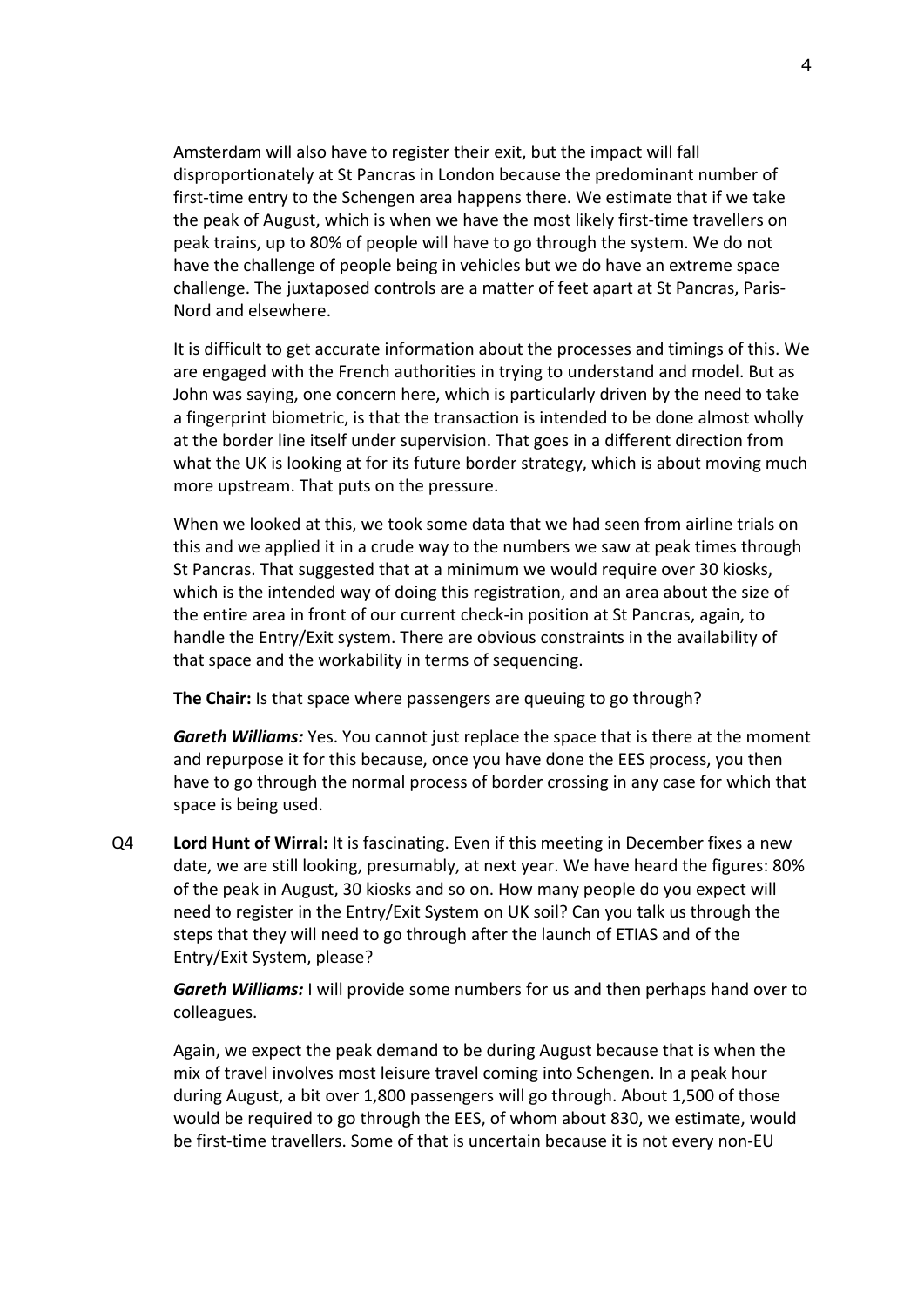passenger. It is those who do not have a long-term visa or residency, so take off a bit for that, but those are the kinds of volumes.

Although that is the peak hour, the next 40 most busy hours are similar to that one. It does not move. Although that is August, at least one day is like that every month. The issue is fairly spread across the 11 million passenger journeys that we are dealing with every year prior to the pandemic.

*Tim Reardon:* Our tourist traffic is particularly seasonal passing through the port. Essentially, it is holiday traffic, so the traffic volumes are driven by the school holiday and public holiday sequence. Three years ago, 40,000-odd tourist passengers passed through the port on the Saturday at the start of the October halfterm. It is a fair assumption that the majority of those would be non-Europeans going out and the majority of those would probably be passing through EES and the European passport control for the first time since introduction so would have to register. On a summer weekend the figure would be three times that. On a cold, miserable midweek day in early December, traffic volumes would be much less. It is seasonal traffic. Pre-registration would be difficult because of the numbers involved during holiday time.

In addition to pre-registration and pretravel enrolment, which is clearly a challenge, we do not yet know what the biometric control process itself would be on arrival at the border because the idea of pre-enrolling is to create a record that is then checked by some kind of process when you arrive at the frontier to pass through it. That key definition of how a biometric entry control will be performed on groups and vehicles is missing.

Q5 **Lord Hunt of Wirral:** Mr Reardon, moving aside from vehicles, thousands of people passing through Dover will board ships, whether it is a Fred. Olsen down to Spain or whatever. Can you talk us through the steps that they would have to go through before boarding the ship? Can you negotiate with the cruise liner to help you in the steps that will take place? Dover is quite a centre for those cruise ships.

*Tim Reardon:* It is popular. It looks great in cruise line brochures because you have the White Cliffs and the castle. It is an iconic England scene, which sells to overseas passengers.

To be honest, there is not a problem with them because the juxtaposed control applies only to the ferry traffic. For anyone travelling on a cruise vessel, the EES biometric control would apply on landing in the European port, so it does not bite in Dover. It is only in relation to the ferry traffic that there is a practical, real and immediate issue on UK soil.

**Lord Hunt of Wirral:** Back to the vehicles, then. What steps will people have to go through?

*Tim Reardon:* That is unknown as yet. It is unknown how they will register. It is unknown where they will register. It is unknown how they will pass through the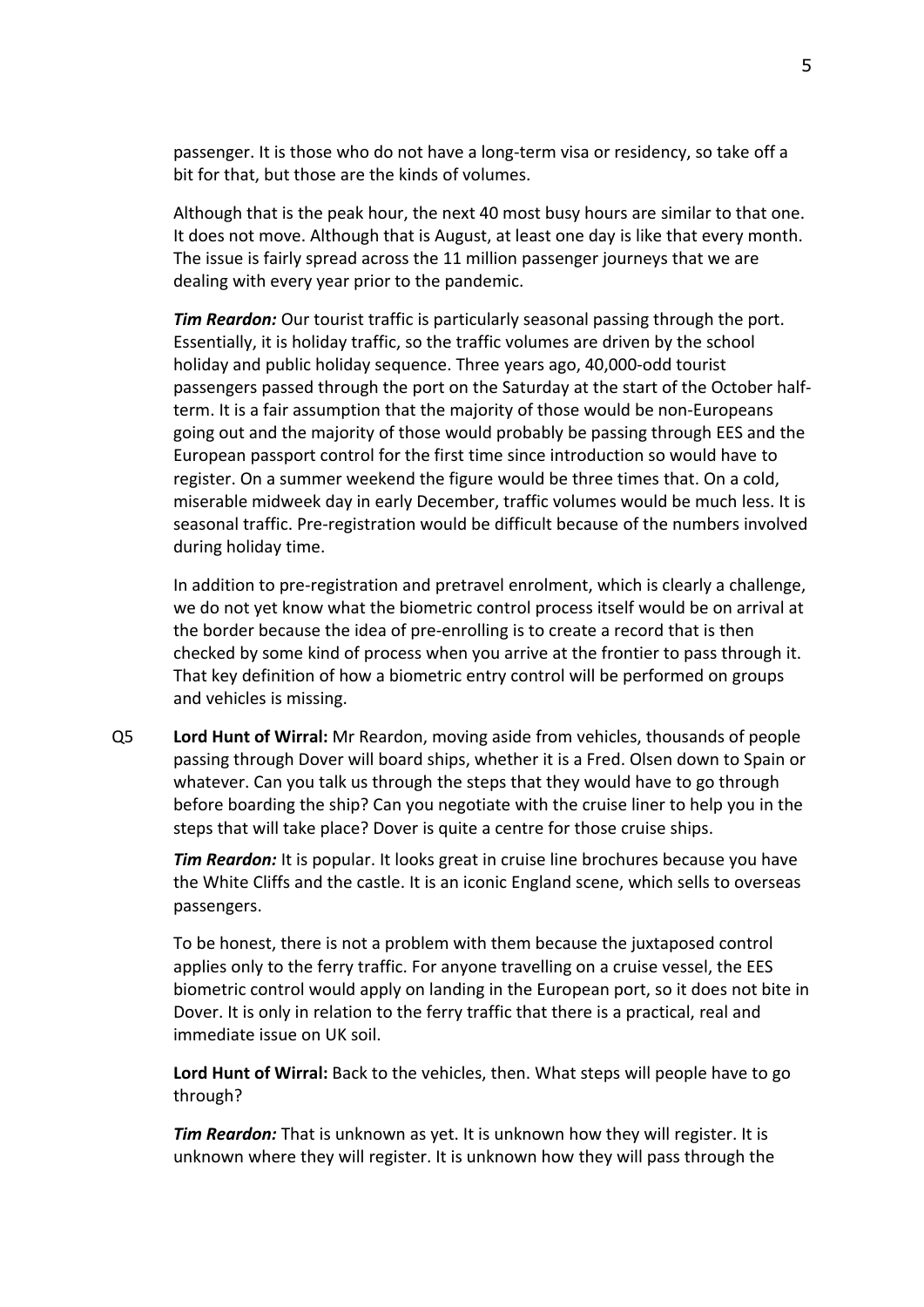frontier control once they have registered and arrive at the French immigration checkpoint.

**Lord Hunt of Wirral:** Presumably you are talking it through with those who will eventually agree whatever system is put in place. Are you putting forward suggestions that would minimise the difficulties?

*Tim Reardon:* Conversations are a bit sketchy at the moment, if I am honest, and they are few and far between. We would like to have a conversation involving those responsible for the design of the French processes and those who represent the UK Government as their hosts here in the UK under the juxtaposed controls treaty to start from first principles and work out how to do, if it is possible, a biometric control on vehicle traffic and then devise a plan for its implementation. At the moment, there is simply a legal text that talks about what data must be registered and how that moves around an IT system. It does not define the practical process.

Q6 **The Chair:** I can put it in a different way. I should not put words into your mouth but you are putting it delicately. Is it right to say that there has been a lack of consultation on the part of the various authorities and the Government and you would appreciate being involved in planning for this?

*Tim Reardon:* We would appreciate that.

**The Chair:** I have stopped Mr Keefe saying anything.

*John Keefe:* I support everything that Tim has said on that piece. To go back to the numbers, we carry something in the region of 11 million passengers per year, the majority at holiday times, weekends, half-terms, Easter, Christmas and the summer. On a peak summer day, we carry something in the region of 600 cars per hour and approximately 2,500 passengers. We think that somewhere in the region of 65% to 70% of those will need EES certainly the first time around, which means processing 1,600 or 1,700 people per hour for the first time.

That is an impossible task in the space that we have available. Tim has already described the absolute impossibility of taking those people out of cars in moving traffic lanes.

It is interesting and important that the people who travel through the Channel Tunnel are not always the same people. There is a renewal every year, which can be up to 50%. We could be having to process in the first year some 7 million or so people and in the second year 3.5 million. It is not one shot. It is a continuous process. Of those 7 million who get processed in the first year, if they do not travel to Europe again during the next three years, they will have to re-enrol. We have a continuous process, which, as it is set out, all happens at the point of maximum disruption, which is at the frontier post physically at the terminals.

Q7 **The Chair:** We have been talking about passengers. In the case of freight drivers and ferry crews, will it be a one-time process that will not bother anyone?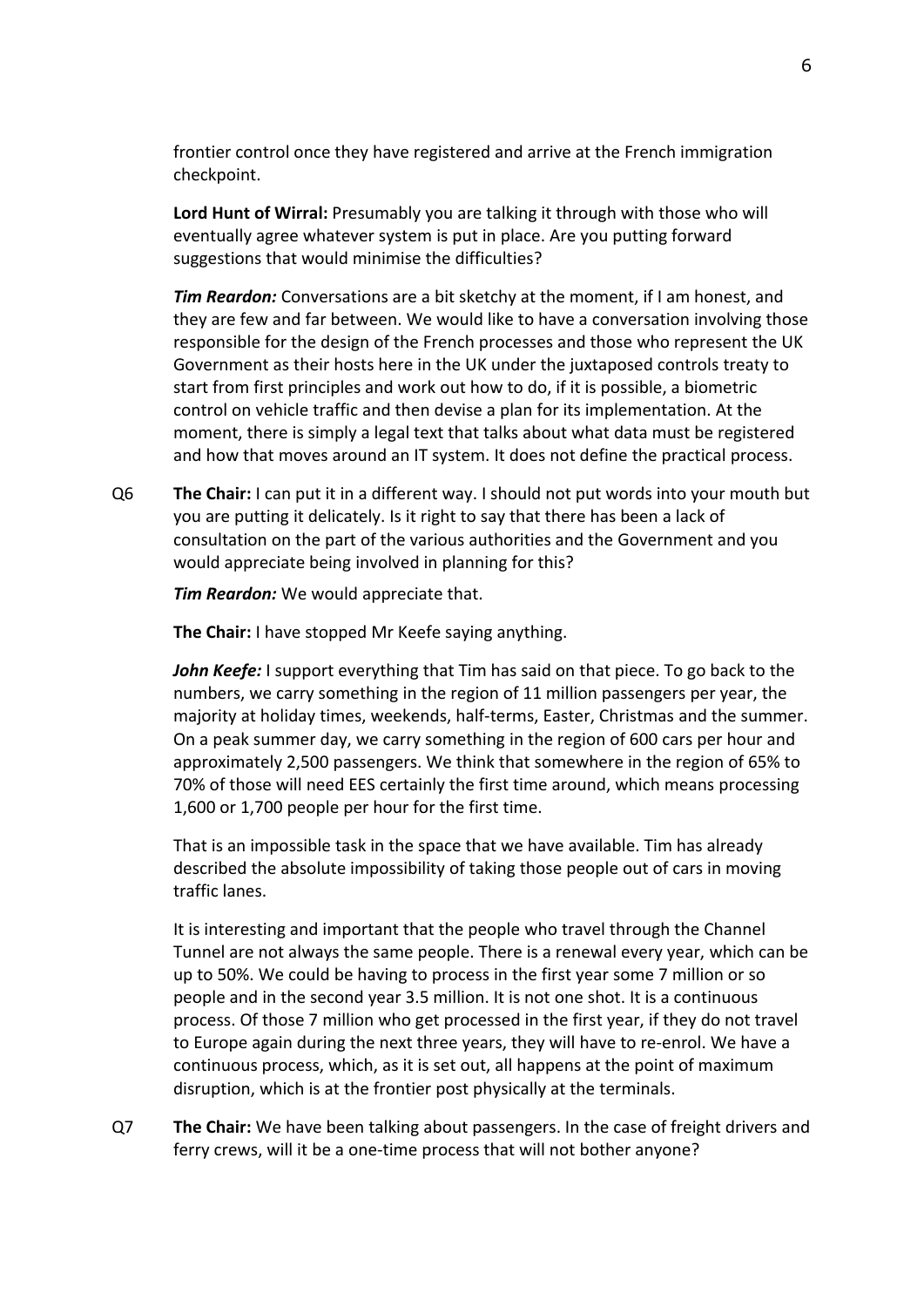*John Keefe:* It is very bothering at the moment because it is not clear. We certainly hope for that, but in discussions we have had with both Governments about previous new border measures at their point of introduction that has not been the case. The first approach has always been everybody every time they cross the border.

*Gareth Williams:* That has been explicit in our discussions. It goes back to some of the questions you asked about the process. We know it involves the registration of a travel document, then a facial biometric, then a fingerprint biometric and a questionnaire that then establishes the dossier and then you move on to the border crossing. We do not know the detail of that because the kiosk in which this is happening is being specified by the control authorities, but we do have a sense of the timings that have been shared. We expect that process to take an average of 92 seconds for a first.

I get a bit wary about people quoting averages because I suspect that the people calculating the outliers on this have not met some of our passengers. They certainly have not met my mother.

We are also told that on each subsequent journey, as John was saying, people will have to go back through the kiosk process, which for a second or repeat traveller is likely to take 50-something seconds. Again, this is about trying to take some of the time pressure that would otherwise fall on the control booths were that to be a wholly manual process. The understanding driving that repeat process is to alleviate the pressure on the manual booths, though even with that we do see some indication that the transaction time at the manual booths will increase as well. Again, limited space is available for us to provide more booths, even assuming we get more PAF officers to man them.

*Tim Reardon:* The one saving grace in relation to freight traffic is that the overwhelming majority of drivers hold European passports rather than UK ones, so they are not subject to the pretravel enrolment element of EES. It remains to be seen what, if any, changes are made by the French passport police to the actual transaction when they get to the French kiosk as a European passport holder. But the pre-enrolment element of EES is, for us, largely an issue for our tourist travel, where the majority of travellers are British rather than European. That dynamic is reversed in the context of freight traffic.

Q8 **Lord Blunkett:** My contribution is a follow-through because with the Chair and Lord Hunt we have explored graphically—and I am grateful to you—what the challenges are. I will ask my wife to explore her heritage with the Republic of Ireland. Mine probably goes back to the Huguenots, which makes it rather more difficult to get joint citizenship.

I am getting a picture of the situation at St Pancras in terms of the fallout. A friend who is part of the UN delegation to COP 26 was telling me at the weekend of a three-hour wait in the rain to register. I am beginning to get that picture in terms of St Pancras and its juxtaposition to Kings Cross and Paddington. The traffic is already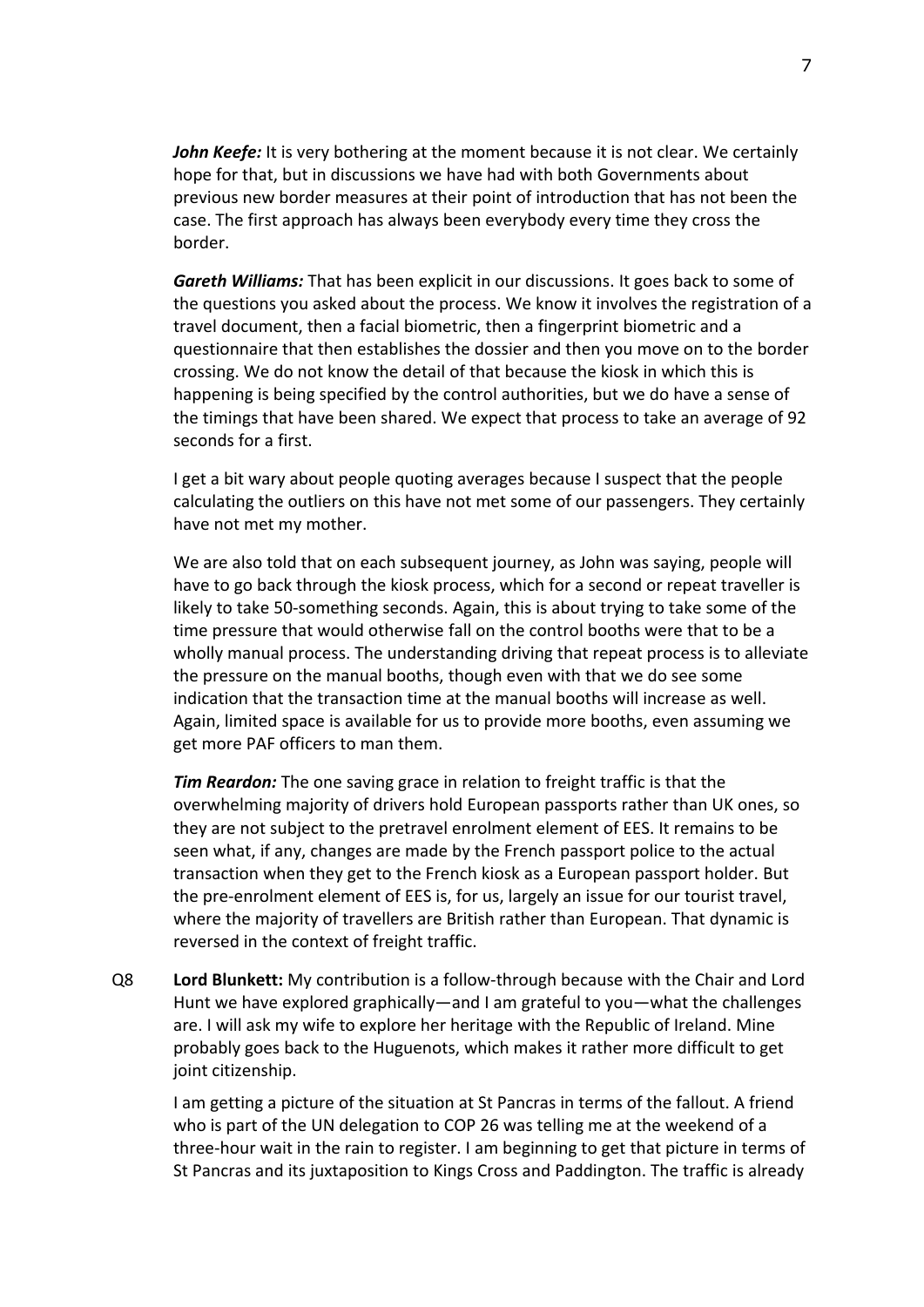chaos, as you well know, around there.

I am getting slight confused about Dover-Calais. I know it well because of my past experience with this, but we cannot back people up like we can with HGVs up the M20 because people will be caught between the two zones. You described graphically the situation at Calais where people will be caught between the two. Is that correct as an initial question?

*John Keefe:* Thank you, Lord Blunkett. If I can explain from the Eurotunnel perspective, because we operate terminals on both sides of the channel, on the UK side, as passengers come off the M20 motorway into our terminal, they go through our check-in for the financial transaction, they go through the UK outbound exit check and then they go through an EU-Schengen inbound check. That is the order of controls they go through. The gap is about 200 metres between our check-in and our exit checkpoint and then a further 100 metres to the EU-Schengen inbound controls. There is a space of 200 to 250 metres for 600 cars per hour to go through on a summer's day.

The risk is not within the terminal; it is what happens when the enrolment is happening at the French booths, which blocks the exit check booths for the UK, which in turn blocks check-in and then creates queues leading up to the check-in that back up on to the motorway. That then puts static passenger traffic on the high-speed motorway.

Q9 **Lord Blunkett:** In that zone, it is not just queuing, though. There will have to be a facility for the check-in process and the verification process because we have more than one process here. People may well be able to register at the time they book and go through some of the process, but the actual verification will have to be done in that control zone area. Is that right?

*John Keefe:* That is correct, yes. We hope that most of the enrolment could be done online. As with most data entry, people have their passport numbers, addresses, phone numbers and email addresses to hand and could probably put these in at home. Facial recognition is now possible using smartphones but fingerprinting perhaps needs controlling directly or perhaps not. It will be interesting to explore that further. Those processes, for us, are essential to be done upstream. The more done at the point of maximum congestion, the more congestion there will be.

We have been through the process in real time in Kent with the closure of the border at Christmastime last year by the French. As I am sure you are all aware, it created enormous traffic congestion. That was for trucks. For passenger traffic, we were able simply to say, 'Do not travel', and people stayed at home, but the goods that were already on the road could not be stopped and had to be delivered, so we had that issue.

This is much more an issue for consumers. This is the travelling public at holiday times. The risk of congestion is to our motorways, to the M20 as far as the Channel Tunnel is concerned, and quite probably to the A20 and possibly the A2 as far as the Port of Dover is concerned. Once all those areas are congested, Kent becomes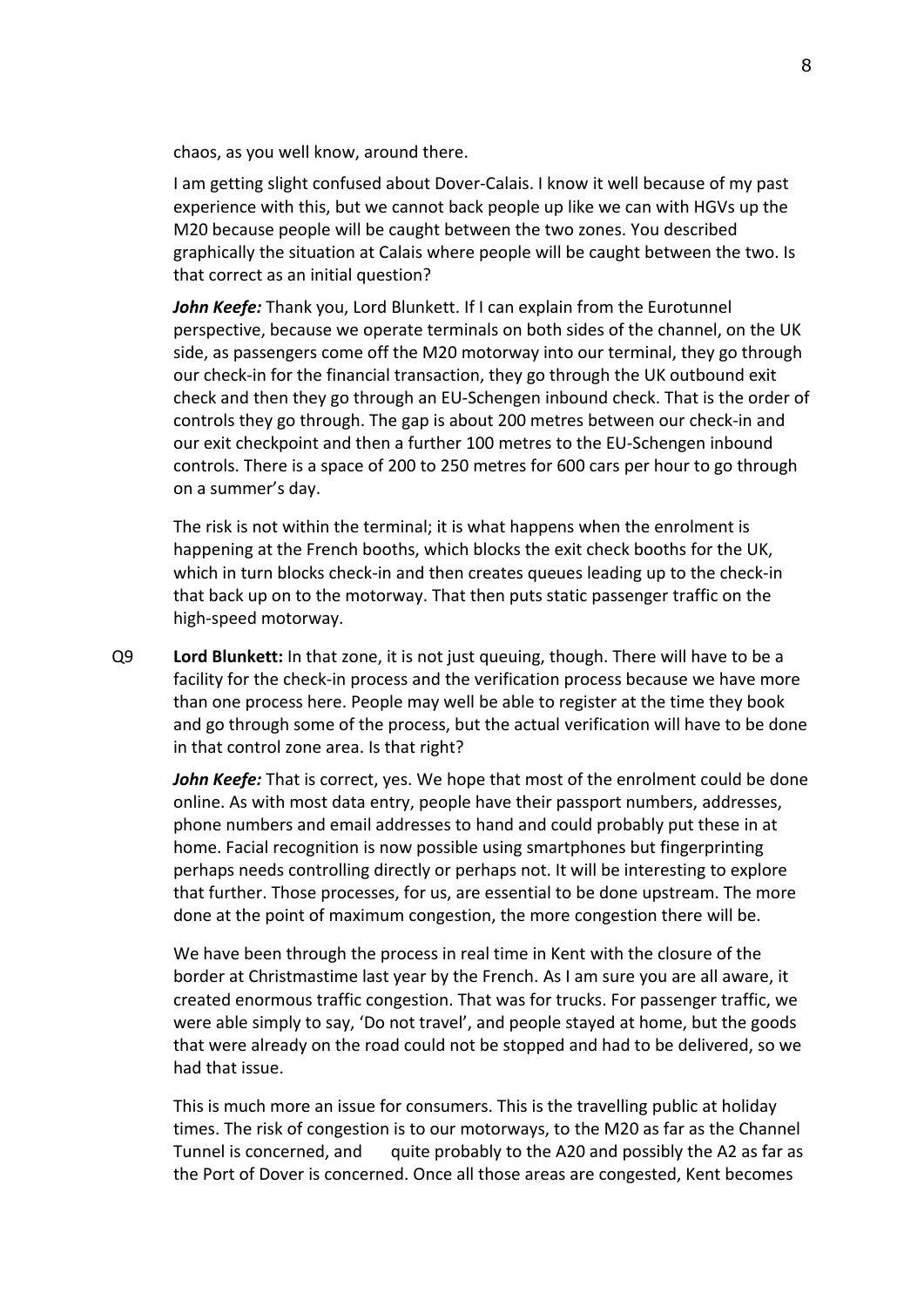impassable in the same way as it was with Operation Stack in the past and the closure of the border last year. Managing professional truck drivers is relatively straightforward. They are, in the main, obedient. They understand the way that congestion can happen and will follow instructions. Managing passenger vehicles and individual consumers when they have an imperative, 'We must get there', is a completely different kettle of fish. They disobey rules quite happily and will leave the motorway and look for alternate routes, which they will then congest. We will quickly have a widespread issue in Kent.

**Lord Blunkett:** They have children with them, of course, as well, to add.

*John Keefe:* Children, grandparents, dogs.

**The Chair:** Mr Williams's mother.

**Baroness Chakrabarti:** She makes another appearance.

*John Keefe:* She does not travel with us, fortunately.

**Lord Blunkett:** Thanks, Chair. I think we have the picture. What we will do about it is another matter.

**The Chair:** You have explained that certain procedures have to be undertaken by EU officers. You have probably answered the question about extending the control zones in which they can operate and what that would require practically. You cannot quite know but you anticipate that it will be a great deal.

*Tim Reardon:* Our issue, Chair, is that we have the White Cliffs on one side and the English Channel on the other and a small piece of reclaimed land in the middle and that is full.

Q10 **Lord Blunkett:** To follow through, we have the ETA coming in as well and the argument over that is that people are used to going to the States and going through the process. It is quite some time because of Covid that I have been to the States but, when I have been there, I have found the process extraordinarily cumbersome. As Home Secretary, I was told that most of it was irrelevant because they did not have the capacity to properly process it. Computers have improved. We are going through a bureaucratic process to show that the process has been completed. That fingerprinting ends up, even in the airports in the States, with enormous waits. You described 15 seconds for presenting and I can see when people are presenting a visual, either in print or on their phone, recognition of what they have been through, but can fingerprinting slow that down still further? Can one of the three of you clarify about that process?

*Gareth Williams:* That is key here. The fingerprinting is also driving, in my understanding, a lot of why this is happening at the border. It is possible to do an IATA standard facial recognition check on a mobile device. Later this month in St Pancras we will trial an entirely biometric check-in and UK exit system, supported by UK Government innovation, which does all of this upstream using the same tech as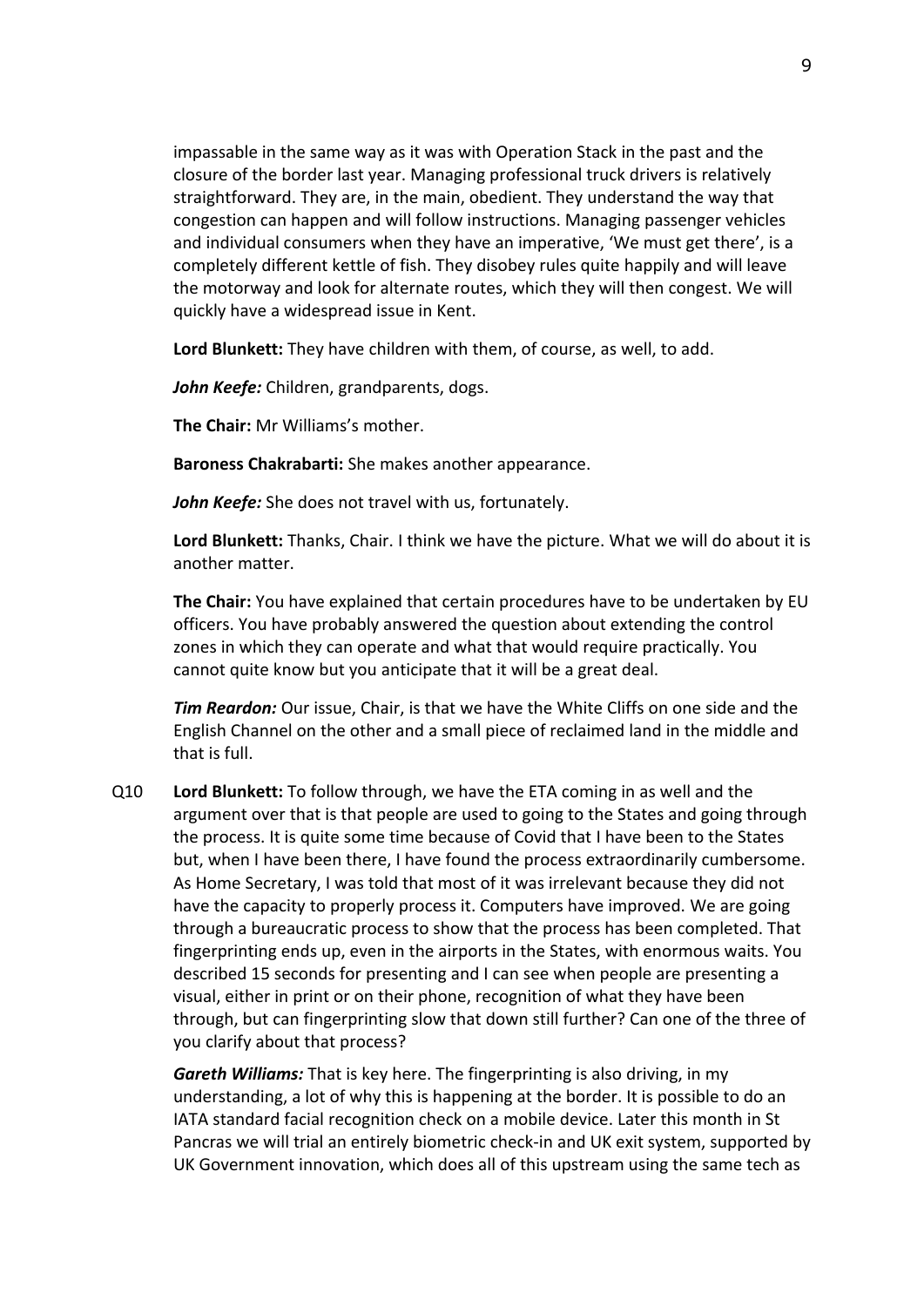the EU registration process. But it is not possible to do an IATA standard fingerprint check on a mobile device at this stage. Our perception is, because the fingerprinting needs to be done under supervision on a required standard of technology, the whole thing has become wrapped up in doing it at the border. You get a kind of playing of tennis across the net between the Schengen member states and the Commission. The member states are saying, 'Our hands are tied'. As John explained, the regulation requires it to be supervised at the border and we must do that. The Commission says, 'The regulation is written now and it is for the member states to implement', and there is a bit of passing it back and forth. Any kind of solution here needs to be focused on the ability to move as much as possible upstream in much the same way as you mentioned the ETA and the way the UK Government are starting to look at it and to minimise that point of contact at the border.

**The Chair:** Lord Blunkett has mentioned the United States but the numbers are different. As I understand it, in 2019, before Covid, it was approximately 5 million visits to the US and getting on for 67 million visits to the EU.

*John Keefe:* Of that, Chair, we carry approximately 11 million each.

*Gareth Williams:* It is 11 million for each of us and you run a few million.

*John Keefe:* Yes, so half of that goes through the short straits.

Q11 **Baroness Hallett:** Most of the questions I was meant to ask you have been answered. As I live bordering Kent, I may be planning to move. If you can do everything in advance or most of it in advance, will this be utter chaos for poor Kent for a couple of years or will it keep going on and on unless we get a proper system that we can all live with?

*Tim Reardon:* The challenge is twofold. There is no good reason why the pretravel enrolment process cannot be done well upstream. The immediate obstacles are, as Gareth has said, a requirement to take a fingerprint when there is no technology to do that at home at the moment and, secondly, the line in the law that says the registration must be supervised by a European passport officer. There must be a way of finessing that.

The real challenge for our operation is that there is as yet no definition for how to do a biometric passport when a vehicle turns up at the checkpoint. That checkpoint process needs to be bottomed out to ensure that the traffic can continue to flow.

Q12 **Baroness Hallett:** That would continue over the years. Even when everyone is registered, you will still have to ask how to find my eye print or my fingerprint or whatever at the border.

*Tim Reardon:* Absolutely. We are talking at the moment about a French process. The UK Government have committed themselves to biometric controls in their longterm border strategy. They similarly need a definition of how to do that for people in cars and people in lorries. People in coaches get out and walk through a coach hall. A handful of pedestrians will walk past a kiosk. That is straightforward. But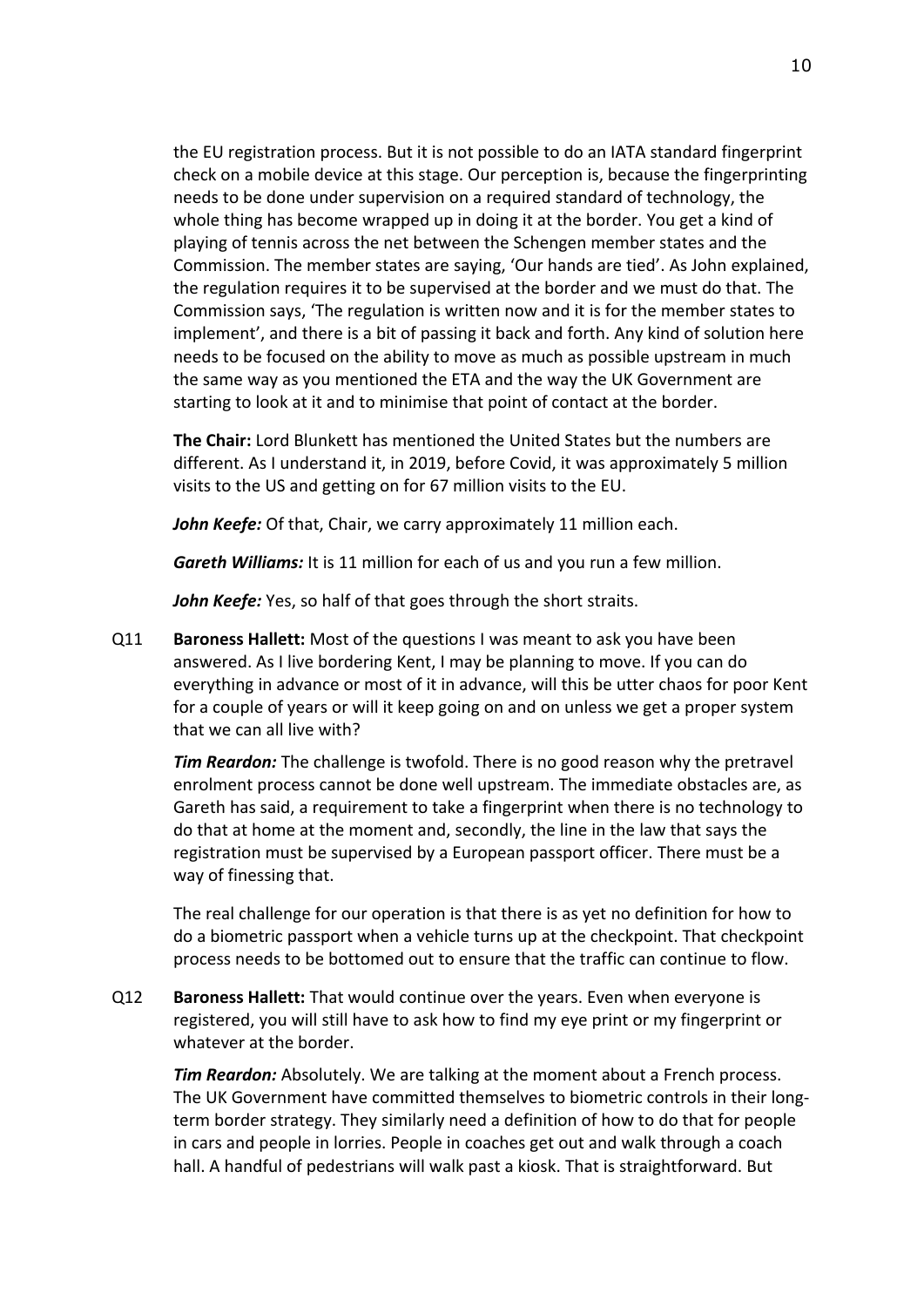what do you do with a family in a car in an environment that is equivalent to a motorway checkpoint? We cannot have them getting out. We have a concern that in the absence of a clearly defined, proper process for cars and truck traffic, someone somewhere may come up with the default option that everyone has to get out because they do at airports, which would be dangerous in the context of our operation, potentially to the point of stopping the traffic.

**The Chair:** Border officials do deal with people in cars not just through a kiosk window or whatever. I have been through the border when the steering wheel has been swept for drugs, I assume—none found—so it is not impossible. I am sharing the concern that has been expressed, but it is right to test you a bit on this. It is not impossible for officials to be around a car and dealing with things through a window.

*Tim Reardon:* Correct. If a car is pulled offline for a customs examination, that is exactly what happens. The car is taken into a safe, secure shed where there is no moving traffic and where customs officers can do whatever rummaging they wish to do in the car. If they want to get people out of the car, they can. But the passport checkpoint is in an environment equivalent to a motorway toll booth or indeed a carpark payment booth where the same dynamic applies. Traffic is moving on one side of the car. The kiosk is on the other. It is not safe for the passengers to get out of the car in that environment and it is not safe for the immigration officer to come out of the kiosk. Yes, there are pull-in bays, but those are predicated on a small percentage of the overall traffic flow being pulled aside for an examination and they can cope with a small percentage of the traffic flow being pulled aside for an examination. But the routine process through which everybody goes is the passport examination process through the window.

Q13 **Baroness Hallett:** Are we the only country bordering Schengen that would have this kind of impact?

*Tim Reardon:* On this side of the Schengen zone, yes. The same issue will arise everywhere on the eastern frontier of the European Union where there is a motorway crossing.

**Baroness Hallett:** Do they have the same volume of passengers that your three organisations are talking about?

*Tim Reardon:* I do not know, I am afraid. Logic says they should.

**Baroness Hallett:** I am wondering why other countries are not also complaining about the impact.

*John Keefe:* One of the reasons is the flow of holidaymakers tends to be northsouth. Some 85% of the passengers who use the Channel Tunnel come from an address in the UK and flow into southern Europe. The movements in the other direction from poorer eastern European countries are lower than they are from the UK into the EU.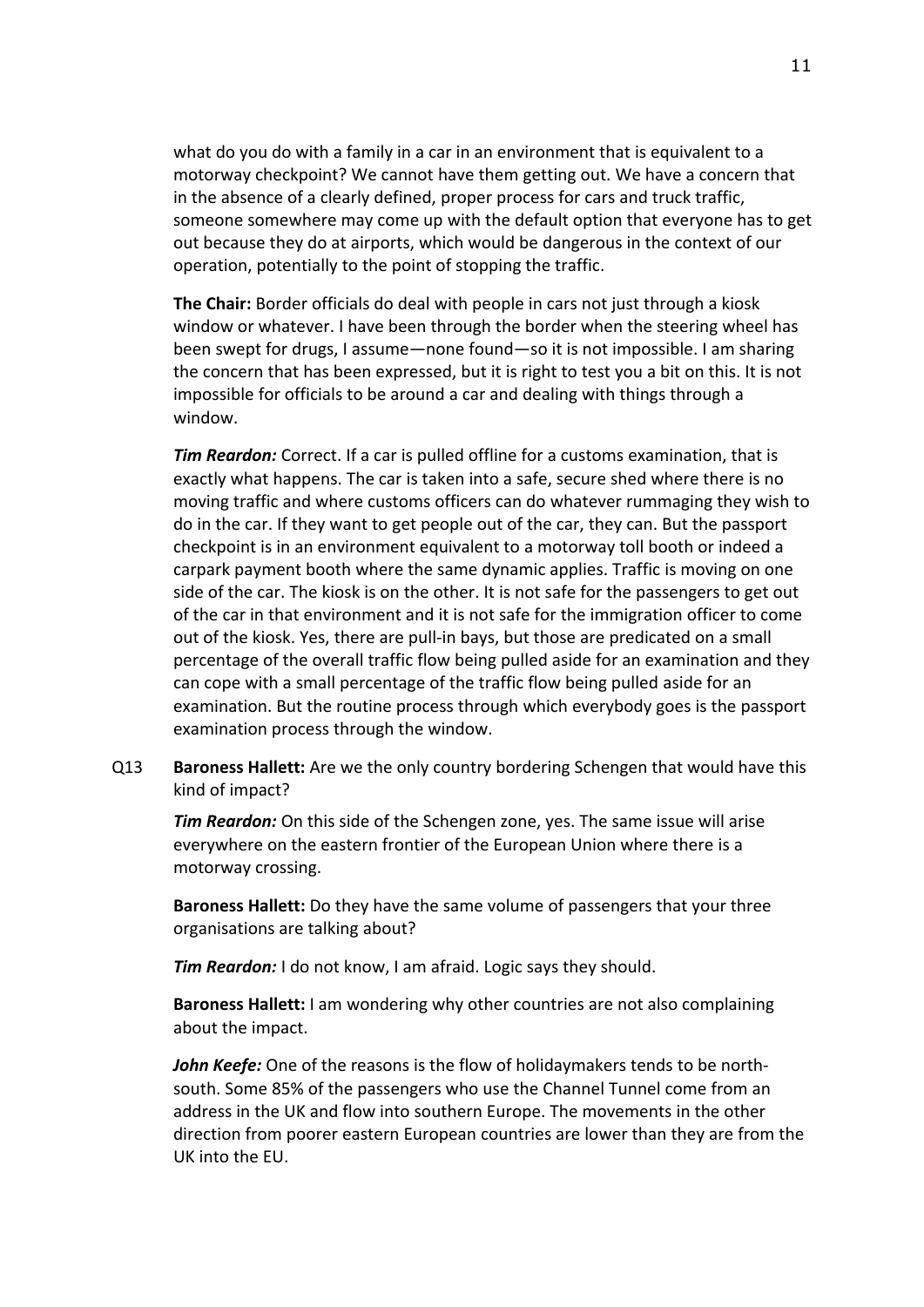**Lord Blunkett:** Interestingly, they have flows on a daily basis in terms of employment. It will be quite interesting if we can find out what on earth they are thinking of doing to avoid those daily checks.

John Keefe: If I might continue, Chair, as Tim explained earlier, the Channel Tunnel, like the Port of Dover, is squeezed between the structure of the White Cliffs—they are green on our part—the motorway, the High Speed line and the town of Folkstone. The room to expand is limited.

We have experienced over the last two years the introduction of additional health measures at the border, which of course have been introduced in both directions. We have seen the strain that puts on the border authorities when they have to increase the amount of control they are required to do. Even with the low volumes of traffic that have been going in and out of the UK over the period of the Covid crisis, we have seen that the border authorities have struggled, not just on our own terminals but also at airports, to manage those controls as part of a fluid process. When you stretch the authorities, staffing levels are put under pressure and their technology is put under pressure and that becomes a problem in its own right. We are seeing a lot of the symptoms of what might happen in real time and we can play them into what could occur in the future because of this experience we have had with Covid over the last couple of years.

Q14 **Baroness Hallett:** I have one another question about what changes we could make or what we can do. You talked about the pilot at St Pancras. Are we trying to develop technology that we could potentially persuade the European Commission to implement?

*Gareth Williams:* Absolutely. I am speaking in a passenger context here and so I do not have the additional constraint of vehicles, but to describe what happens, you use the RF reader in your mobile phone to scan the chip in your ticket and the machine-readable zone in your passport and you take a selfie. It securely reconciles your passport photo and the photo you have taken for likeness and establishes who you are. You can do all of that on any mobile phone anywhere and it has the same security standards as going through a passport gate. At that point, you go up to the control at St Pancras and smile at the camera, you are checked in, have exited the UK system and you are through.

It would be easy to add to that the supplementary French entry check. If we take a step back, we are talking a lot about EES and we are talking a lot about ETIAS. All countries are trying to digitise and evolve their frontier systems. Juxtaposed controls have been incredibly effective. It is the best solution for passengers and the authorities. It is fast. Once you are through, you are through. It is secure. Even in the complexity of the Covid controls, we have not had a single carrier's liability fine. We have had over 99% compliance because of that ability to test at the border. But they were designed 15 years ago in a world that was very manual. There is a logical evolution where you take a railway station shed with two officials checking passports and you replace it with a gate carcass or a camera with two legally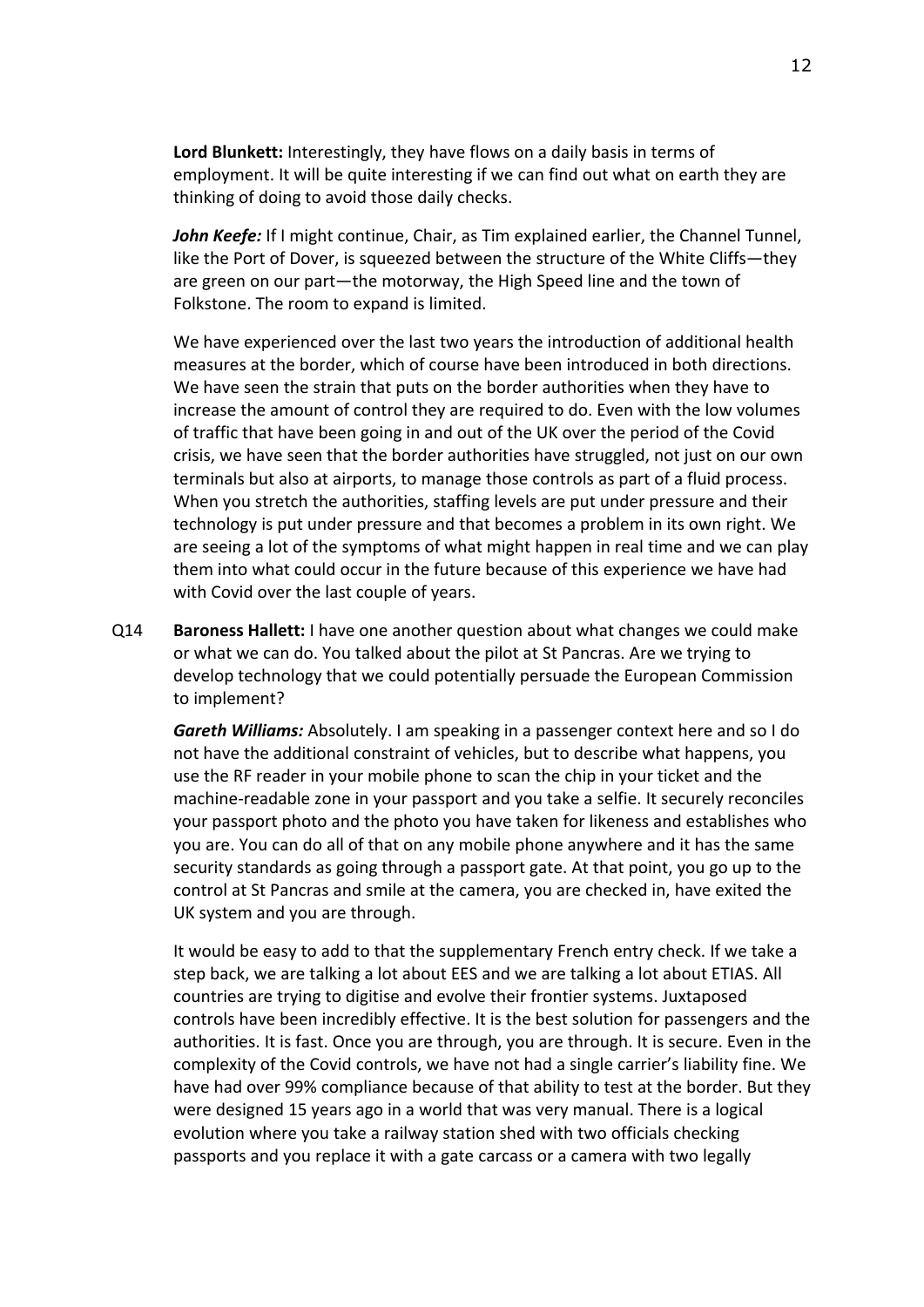separate and sequential controls done by microprocessors. If you are through, you are through. If you are not, you are not.

At the moment, a general discussion is not happening between the Governments concerned about how they are each intending to evolve and develop those controls. That is not to tread on anyone's ability to make sovereign decisions about the types of controls they will operate, but this system operates in an integrated way for passengers as they are going through and there needs to be that dialogue about how it will evolve. To take one example, everyone is likely to work off the same basic data, the eight standard fields in a passport, but how you are authorised to collect that data can make a huge difference to the efficiency and the passenger experience. If one side is saying, 'It needs to be done at a kiosk here', and the other side is saying, 'It is upstream', one side is saying, 'You have to use this app' and another side is saying, 'You have to go through the internet portal' and there are repeat transactions of that, even though everyone is essentially doing the same thing, it can make a huge difference to the efficiency of the outcome.

Coming out of this, we would want to push for the establishment of that kind of dialogue about the bigger picture of what is next for the future of juxtaposed controls, of which this is part.

**The Chair:** It all depends also on the accuracy of the technology. We are doing some work about the use of technology in a different context.

*Gareth Williams:* Absolutely. The pilot we are about to do at St Pancras is using the same basic technology as the EU registration scheme, which has had 4 or 5 million transactions so far and to that same basic assurance level. You can dial up or down the assurance level. You can dial up the accuracy requirement or otherwise on this and effectively set it at a standard that you are comfortable with for that kind of transaction.

**The Chair:** I understand that Eurostar has been doing some work on impact with the French authorities. It may be too soon to share anything or, indeed, you may have incorporated it in everything that you have been saying.

*Gareth Williams:* It was essentially the data that I was reporting. There is a lot of uncertainty around this, so I do not want to treat numbers as gospel, but there should not be this much uncertainty this soon towards the implementation. That is a broad point. We are currently continuing to work with the French authorities in an engaged and constructive way about trying to agree the appropriate assumptions to make and to get a common set of modelling outcomes so that we then can start to take some sort of fact-based decisions and look at the options. It is work in progress right now.

Q15 **Baroness Sanderson of Welton:** I was going to ask you about how the disruptions could be mitigated, but we have clearly established that that is the problem. How do we mitigate them? There are not the solutions as yet, but this is coming.

It has struck me—and you have covered this but to emphasise—the lack of dialogue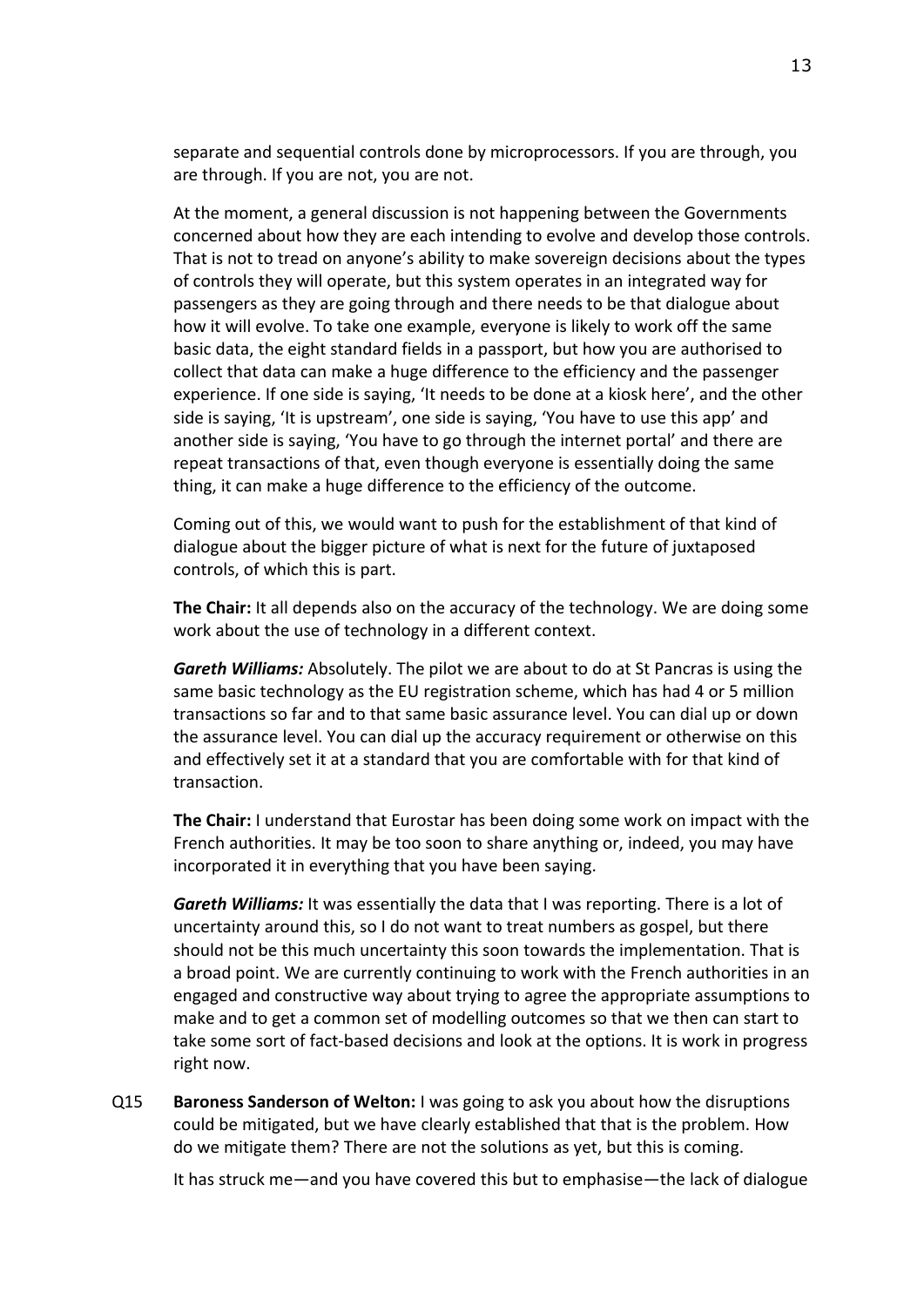that you have mentioned is striking, Mr Williams. Also, Mr Reardon, you said that actually we need conversations with those designing the process. In terms of where we go now because we have to find solutions, can you talk a little bit about establishing that dialogue, how that is best done—clearly, that is missing at the moment—and how we should proceed diplomatically? Are there things we could be doing to create a better conversation to mitigate some of this?

*Tim Reardon:* The framework for the conversation, I suggest, is the treaty of Le Touquet, which provides for the French passport control to be here on UK soil and provides for the UK passport control to be on French soil. That provides the intergovernmental connection on which to build the conversation about, as Gareth was explaining, how to take a controlled design for a manual environment from 15 years ago to where Governments want to take it now.

At the Port of Dover, we have the French frontier police on our site. They are not our guest; they are the UK Government's guests. What they want to do on our site flows from that agreement with the Crown—that is where the point of connection is. Yes, if they have a day-to-day management issue, or if they find a mouse in their kitchen or something, they will talk to us about that. But if something fundamental about the control has a material impact on the viability of the juxtaposed control itself, that conversation needs to happen within the framework of the treaty that provides for them to be here and do it on UK soil.

*John Keefe:* Could I interject on one thing, as a point of precision? For the Channel Tunnel and Eurostar, the treaty of Canterbury covers our juxtaposed controls. Two separate treaties need to be considered while we are talking about this.

**Baroness Sanderson of Welton:** Do you feel that, because you are doing the internal simulations, there is enough of a channel to feed in the findings you have done so far to future work?

*Gareth Williams:* Yes, we are getting there. We recognise that we have a strong part to play in this as well; we are not sitting back and asking someone else to solve the problem for us. We have been engaged, at both a technical and a policy level, with the French authorities and also with the Belgian and Dutch authorities. That is driving this work, to try to get a detailed and accurate model of what happens at the station.

We need to broaden the engagement within Schengen to include the European Commission, although it says that the regulations are set and there is this passing back and forth. It is quite common for the Commission to clarify in guidance the flexibility available under the regulations. That has to be a port of entry as well.

We need that engagement, and support above and beyond our efforts, for two reasons. First, as Tim has described, it is not our station; we do not control the control zone within the station. We can talk about our experience of operations, the processes that are required, how best to manage it, the impacts and so on, but,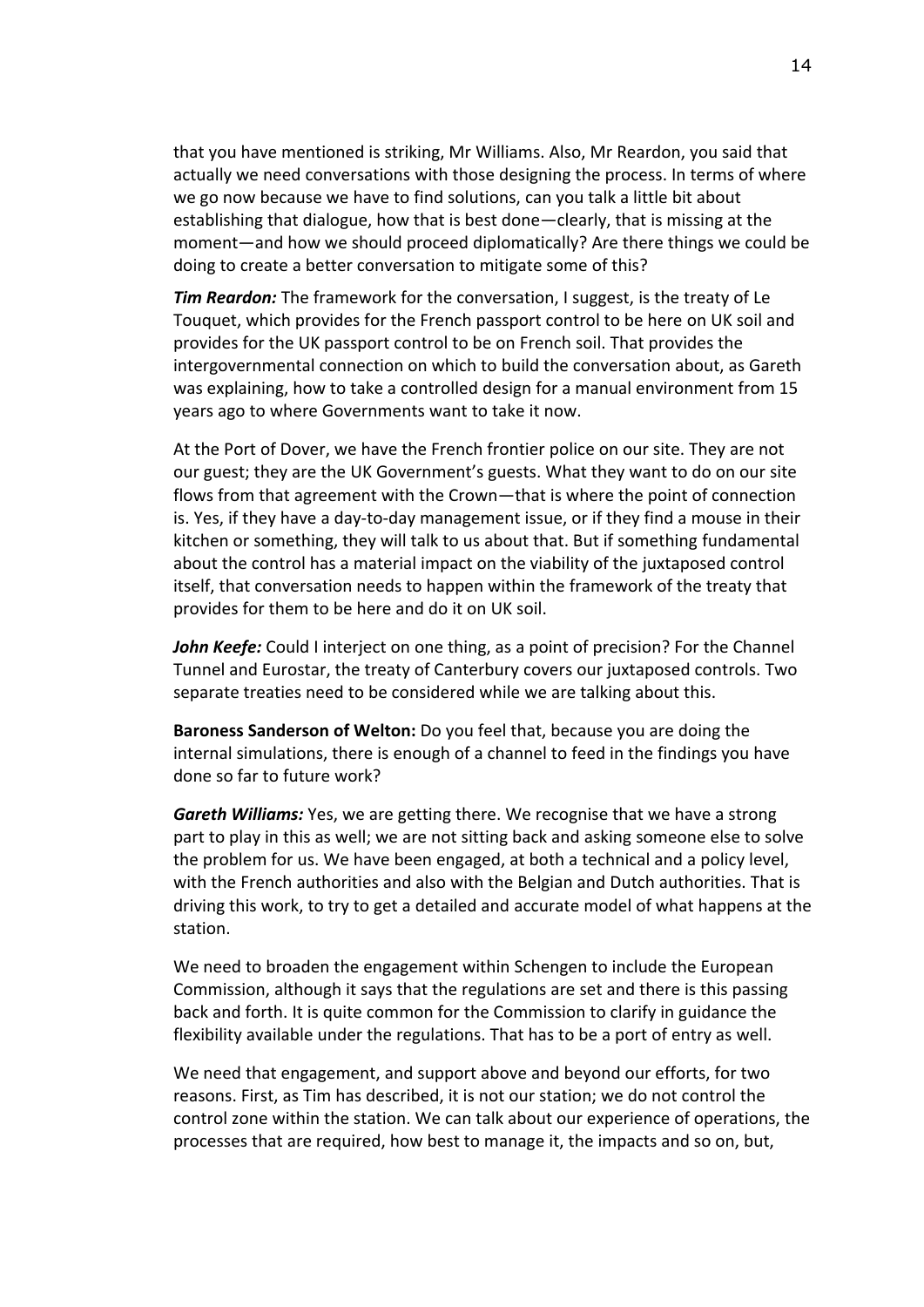ultimately, we do not own the facilities or the control centres. There needs to be engagement at a treaty level and a practical level.

Do not get me wrong: this is a Schengen imposition; it is a Schengen requirement. But it will happen on UK soil and it is therefore de facto a shared problem. Our ability to find a solution to that problem, whether it is with the member states or with the Commission, will be that much stronger if it has the weight of official and government support behind it as well.

**The Chair:** You have mentioned engagement with the French authorities, the French Government, the Belgians and the Dutch. Are they engaging with the UK Government and with the UK authorities?

*Gareth Williams:* We have not seen that engagement. The focus for us is with the French authorities, because they manage the Schengen entry for all the other member states at St Pancras. We engage with the Belgian federal police and the KMar in the Netherlands still, because of the exit registration out of Amsterdam, Rotterdam, Brussels and so on. But the French are the particular point of focus, because they have that role here in the UK.

On the UK side, we have had engagement. There has been an understandable issue in all of this, both within the Schengen authorities and the UK authorities, in that everyone's bandwidth has been taken up with Brexit and then Covid. People are coming to the issue later than they otherwise would have arrived at it because of those overbearing pressures and concerns. Now that we are here, we have seen that engagement. We have had officials from the Department for Transport and from the Home Office, and of course we have a relationship with the border police. The Minister for Rail came to discuss this at our terminal. At its initiative, the Border Delivery Group also asked for a visit and came to discuss the issue as well.

I very much get a sense of rising awareness. My expectation is that the next part of the choreography on both sides will be cross-government engagement, albeit it is a pretty choppy time for that kind of engagement. Nevertheless, this is a shared issue and a shared problem, for the reasons I described. That is the necessary next step. It is not because we have been without UK engagement.

**The Chair:** Yes, the Home Secretary wrote to us and said that 'it is the responsibility of the implementation authorities (those empowered by the EU member states … ), to determine both the infrastructure requirements and processes/procedures that result from the introduction of the EU's ETIAS and EES systems. Where these may eventually be carried out within control zones in the UK at locations with juxtaposed controls, existing international treaties between the UK and our international partners set out what we should collectively agree and determine the requirements.' It says that on paper.

Q16 **Baroness Primarolo:** In previous questions we have covered what I was going to ask. You have put before us today the need for mitigation to prevent horrendous disruption. I have been at St Pancras—and have not been able to get through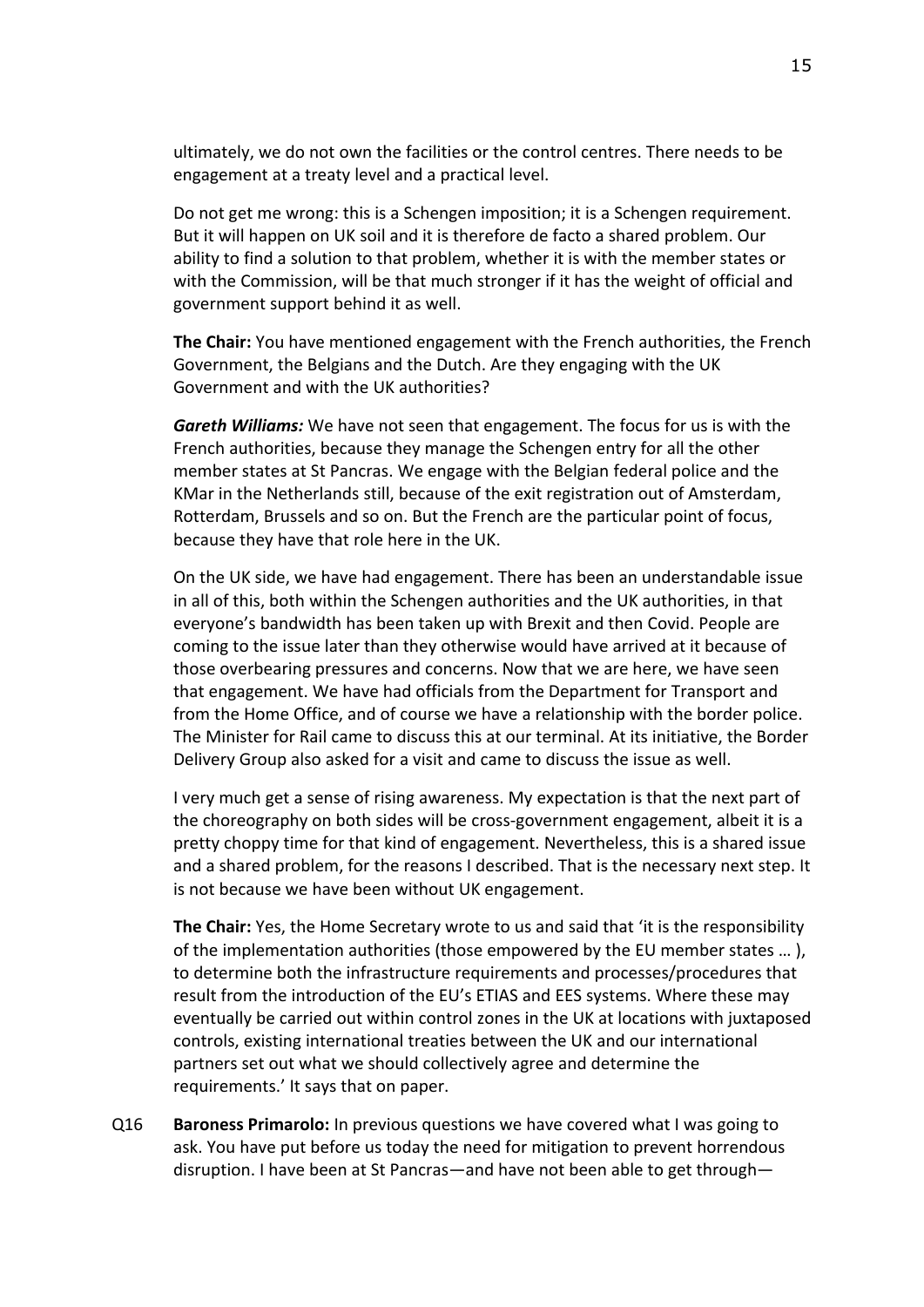when the queues were backing up right the way through the terminal because there has been some problem. When going through on the shuttle, in late August, I thought about the '90 seconds'; I was kept at the UK border for longer than 90 seconds, because they wanted to know all sorts of things—I have no idea why. Then the French border control also kept me much longer. Even though the traffic flow was much less, because of Covid, there were considerable problems and disruptions. There were all different types of vehicles, not just cars but motorbikes and caravans.

Some of the mitigation you have talked about might be able to be delivered; other subjects are impossible, because of geography or whatever. I am intrigued to know who is responsible, given this hugely complex problem, for preparing for mitigation and disruption and negotiation? You talked about the French and the Belgians, and whether the EU Commission has a role and whether our Government should accept a role, and you are engaging. Strategically, should there be a responsibility somewhere for somebody to co-ordinate the sensible proposals you have put forward, if they are deliverable technologically?

*John Keefe:* Most definitely, there should be a co-ordinating role somewhere in this. It is a complicated picture, with lots of different actors. It affects everyone: it affects the person travelling; it affects the person behind the person travelling, and everybody else in that queue; it affects the operators; it affects the local communities; and it affects the Governments on each side. If nothing is done to coordinate it, the impacts will be significant.

In the process of the UK leaving the EU, we saw the creation of the structure of the Border Delivery Group, subsequently the Border and Protocol Delivery Group, which had a centralised function to co-ordinate all of the issues across government and across the industry, taking perspectives from all the different stakeholders, to try to deliver a border that was as fluid after the UK had left the EU as it was before, even with the requirements for additional controls in both directions. That centralised opportunity to exchange information and to analyse the difficulties that a proposal put forward was very useful.

Unfortunately, we have seen that fade away in the first part of the UK leaving the EU, as inbound controls to the EU have been delivered since 31 December last year. We are still engaged with the BPDG because, of course, the import controls into the UK are not yet delivered—they will come in from January and July next year for freight. That sort of structure seems to be the right kind of organisation, able to consult within industry, across the users and across government, and also having developed good relationships with Governments on the other side of the Channel. It needs a counterpart, and the French Government have nominated counterparts over the last few years to interface with it. A series of successful joint meetings happened last week, and will happen again next week. We definitely need something like that.

This is not a single departmental issue. It is not a single operator issue, as Tim and Gareth have said. None of us operate the border; we all operate transport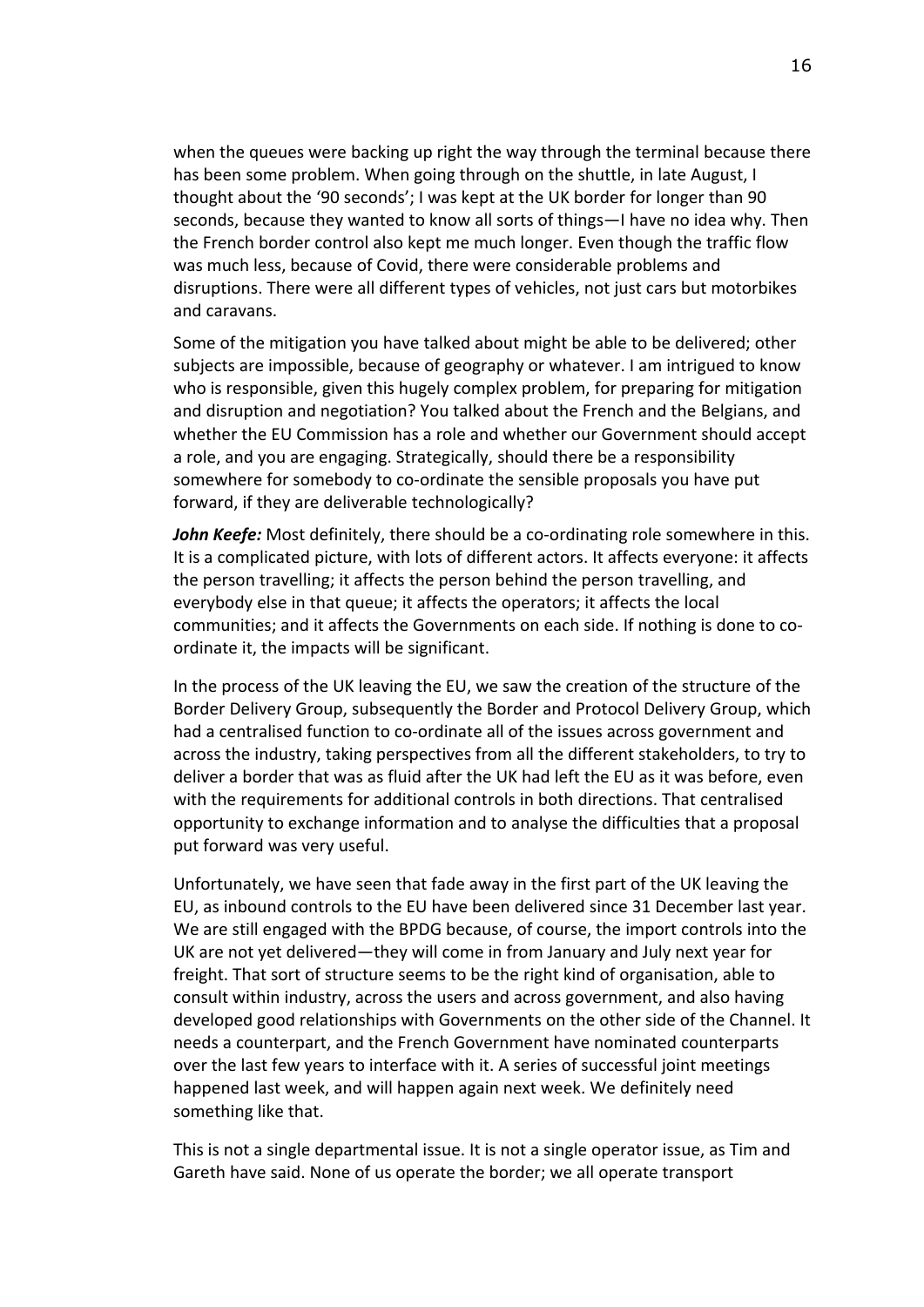businesses. The border, border security and policing are all the responsibilities of the states between which the Eurostar—

**Baroness Primarolo:** Forgive me, but it is a Commission project for the whole community. Does it not lie with the Commission to create that environment you are talking about, where Governments can come together when relevant? Obviously, the discussions between the UK and the French are absolutely crucial. That is what I am trying to understand. I understand that there are precedents with Brexit for having key committees, but somebody has to take responsibility. Whose is it? Given that it is a Schengen requirement, should the Commission be doing this?

*John Keefe:* Absolutely. I would not dispute that in any way at all. Yes, the Commission should be doing this. Our concern is that most of the impacts will be here in the UK, and therefore we need to make sure. We need to push the Commission to deliver that, and perhaps need a higher level of engagement from the UK at this stage.

As has already been said, Covid has knocked a lot of this preparation back significantly. Now would be a good moment to engage.

**Baroness Primarolo:** You are saying that the UK Government need to try to initiate that co-ordination and encourage the Commission to facilitate the easier flow of discussions about the problems?

*John Keefe:* That would be very welcome.

**Baroness Primarolo:** That is the first thing that needs to happen.

**The Chair:** The Commission has made it very clear, as I understand it, that what happens at each border—we have one particularly relevant border—is a matter for the member state.

**Baroness Primarolo:** You also said the Commission could issue guidance that made it clearer; particularly, for example, on the fingerprinting requirement and how much can be done upstream. It is an interpretation of what has been agreed thus far through the Commission for the whole community.

*Tim Reardon:* It would be particularly helpful for the Commission—and it is reasonable for anyone to ask it—to address the issue of how its scheme operates in relation to vehicle traffic. The Commission has acknowledged that it does not, and has acknowledged that it needs to, but it has not yet found a way of making that happen.

**Lord Hunt of Wirral:** A very good point.

*Tim Reardon:* All of the documents to illustrate it have a little graphic of a person walking up to a kiosk, which is fine in that context but it does not address the challenge that we have, and it does not address the same challenge that will arise at land frontiers as well.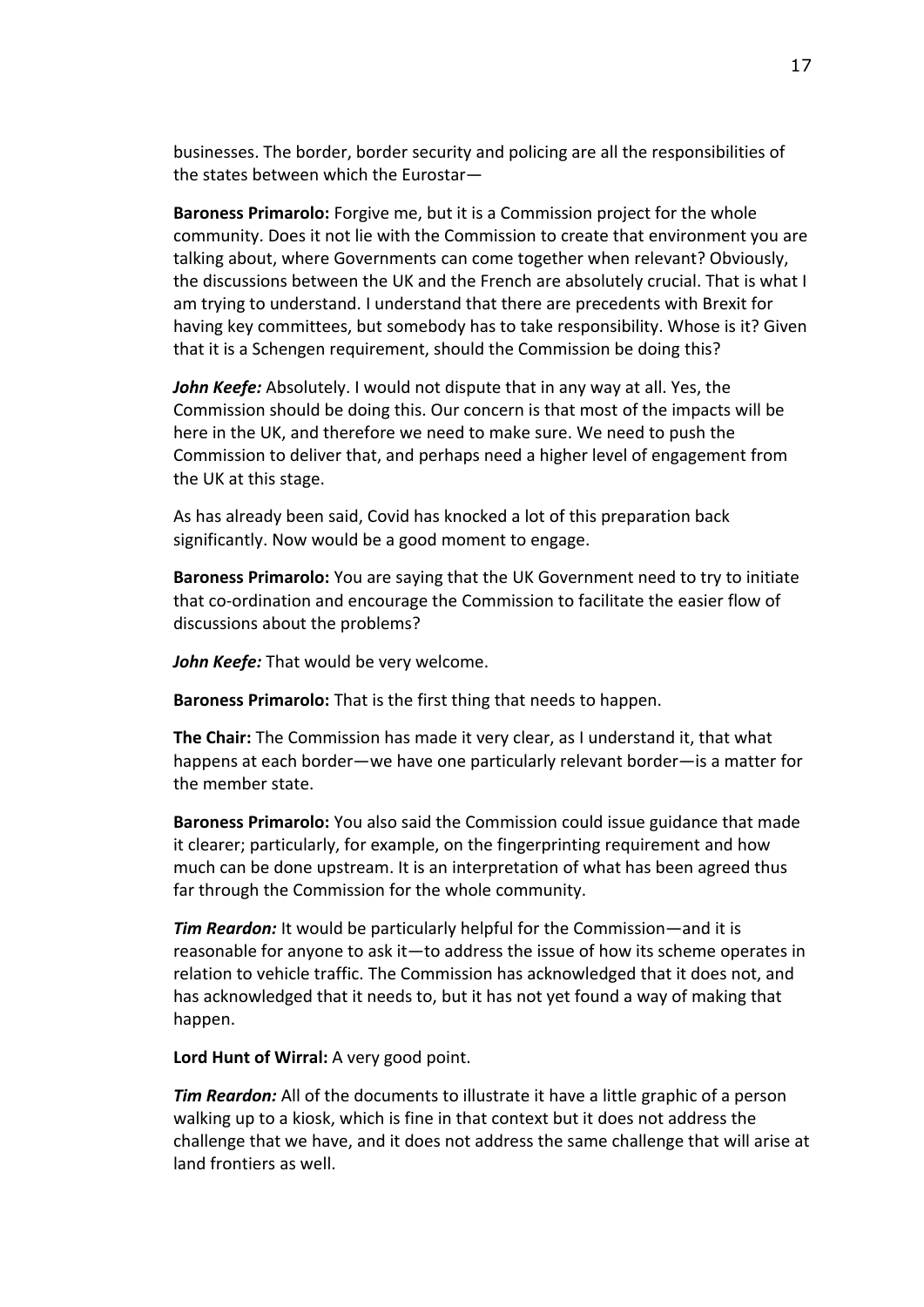Q17 **Baroness Primarolo:** Indeed, and this was the point that Lord Blunkett made.

I want to ask a final question. There needs to be mitigation. You are the operators, and what is happening will damage your businesses—let alone what it will do to Kent and everything else. Who is responsible for the mitigation if this discussion does not take place?

*Gareth Williams:* There is a system approach here. We have responsibilities as operators. It is my responsibility to set out my understanding of the operations, my data on the passenger flows, and the data I have on the number of first-time travellers and the likely number of EU entrants. It is my responsibility to engage on things like modelling to steer solutions, to communicate with passengers in due course, and to evolve my own processes and so on to best deal with this and have disruption plans in place. But it is not my responsibility to specify the equipment, to move the furniture at St Pancras station or to move the control zone.

There are many actors and many players in this, and each have their own individual responsibilities. But one challenge here, and part of what draws the UK into this, is that often the responsibility and the consequence are separate things. Although the Commission may have an overarching responsibility, it is, in many ways, more distanced from the consequences: the emperor is very far away and the mountains are very high. Therefore, the sharp motivation to engage and deal with the consequences is more diluted. That is part of what draws the UK in. Because the UK has the responsibility for the designation of the control zones, it has a locus for that engagement and discussion, but the driving force behind it will, and should be, because the disruption is likely to end up on UK soil.

That is a shared issue for the French authorities, as well. Whatever they have been set as a framework from the Commission, the consequences of that framework will bite on their citizens, because you cannot separate out the impacts of this, and on their control authorities and resources as well. As much as responsibility, there is that shared dynamic. The issues that this causes will be shared problems, and that creates a framework for what would, we hope, be shared progress towards a solution, in which we will play our full part.

**The Chair:** Would it be fair to say that you could not get far in discussing the expansion of the Eurostar facilities—I use that term broadly—at St Pancras, which would have all sorts of ramifications, or in discussions with anyone who might be able to provide land further inland to expand what is going on at Folkstone and so on? At the moment, those are big issues and big questions, with an awful lot of money involved because you do not know what is required anyway. Even starting those conversations is fairly fruitless.

*Tim Reardon:* That is precisely the position we are in, Chair. To get the discussion going, we need a definition of a biometric process for vehicle traffic. Without that, there is nothing to have a conversation about.

Q18 **Baroness Chakrabarti:** Thank you for your testimony, which I personally found clear, succinct and compelling.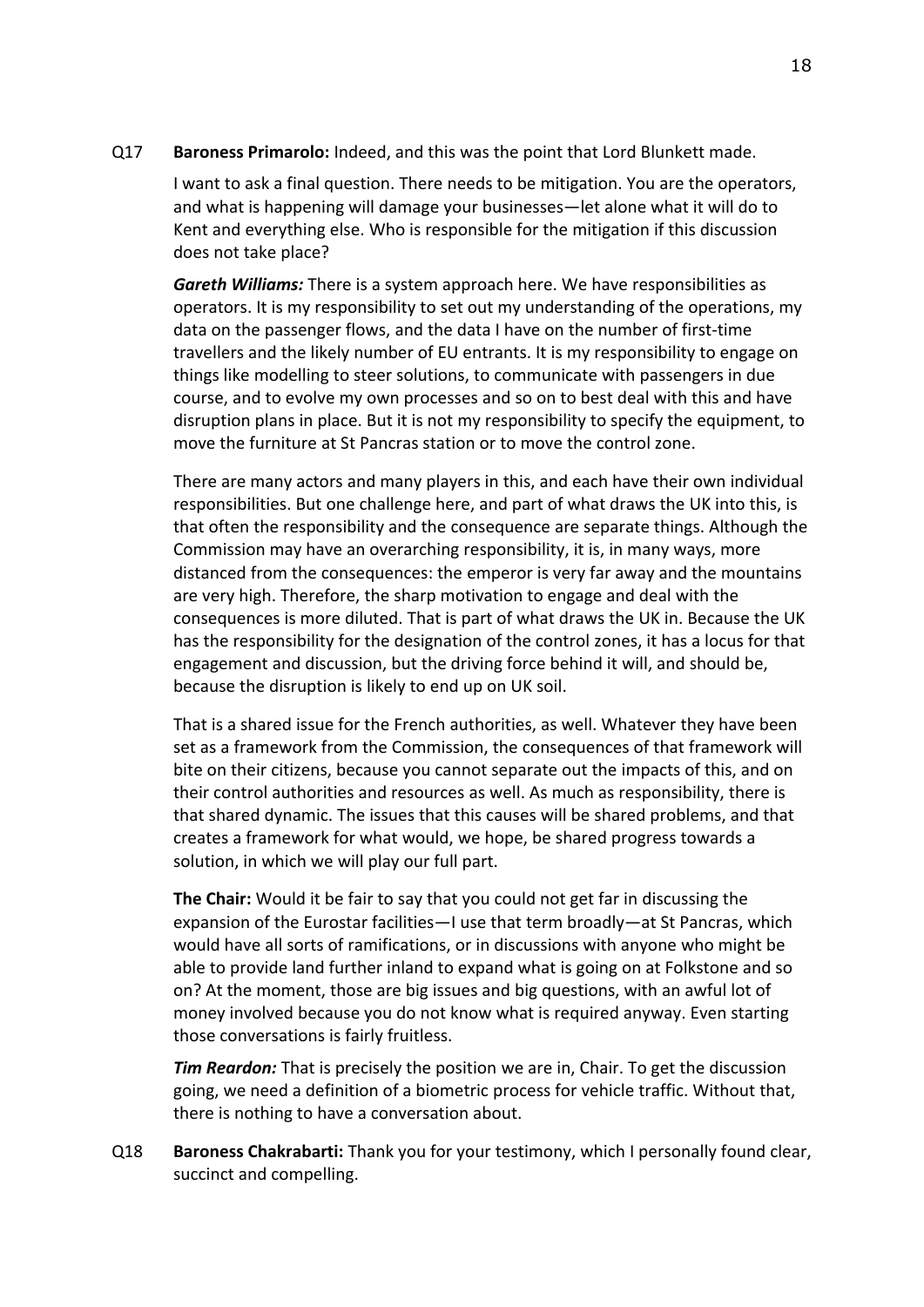I want to follow on from this line of questioning. You told us earlier about the number of people who use your services—thousands every year, particularly at peak time—and who are affected and potentially affected. You told us about the other people who would be affected by problems on the motorway. You have been softly spoken about your business interests, and have spoken from a public service, and even constitutional, point of view. Could you spell out in outline terms how many people you employ and, in big-picture terms, what you think the impact of major disruption, or even an attack to the viability of your business going forward, would be on London and the south-east, and, potentially, on the other side of the channel?

*Tim Reardon:* We as the Dover Harbour Board employ approximately 500 individuals. A great many more people than that work on our site, employed by others, whether it is UK Border Force, our three ferry operators, those who provide services to them, or the French frontier police themselves. It is a very significant focus of local employment in that part of Kent.

The national significance is in relation to UK supply chains. We have, at the moment, in the region of 8,000 lorries a day coming through our port. At our busiest ever, we had around 10,500 lorries per day. Those are the vehicles that are bringing food to the supermarkets and medicines to the pharmacies and parts to factories. The consequences of stopping that flow are precisely the empty shelves and stopped production line scenarios that are of much broader interest; it has a much wider impact than simply localised in Kent, because, quite clearly, the UK as a whole runs on its supply chains and needs those to continue to function. That, in turn, requires the border to continue to flow freely.

*John Keefe:* To put that in the context of the Channel Tunnel, we have about 900 direct employees, but we have probably 2,500 people on site every day. We carry something in the region of £140 billion-worth of goods between the UK and France every year. That is about 26% of the trade that the UK has with the EU. Alongside the Port of Dover we provide part of an ecosystem of transport that operates through the short straits, and that brings in the just-in-time goods, particularly fresh foods and food that goes into factories that are making things that require delivery to a tight timetable—20 minutes' time. Often it is the delivery of parts into the car manufacturing sector, or the consumer goods that people order more and more frequently on the internet that come from supply depots across Europe.

The impact of any additional congestion on that route is significant. The interesting thing we are talking about at the moment is not congestion in the supply chain itself. The issue is not too many trucks turning up at one moment, or a train failing or bad weather in the channel; it is having a constant queue of passenger vehicles that obstruct the routes that all those organisations use. That is what we have been struggling to keep going over these last few years while we have been negotiating the processes needed for the UK to leave the EU and maintain that fluidity. That has been done in the context of much lower than normal passenger traffic—and we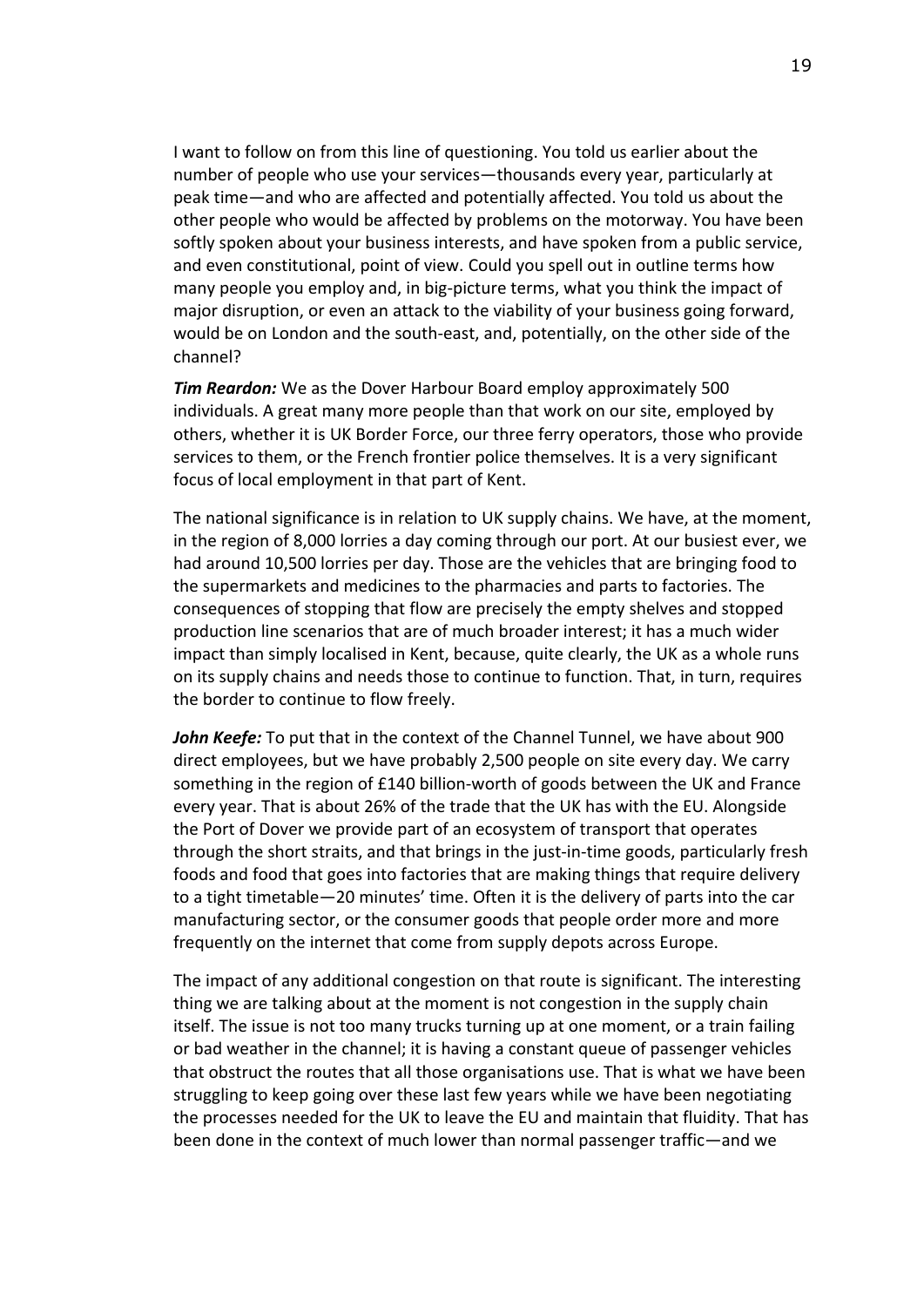talked about the issues that can arise with the additional checks that have been introduced for health purposes.

The combination of an ongoing health crisis environment and its aftermath—which requires health information to be checked—and the introduction of new regulations and decisions around whether it is EES or ETIAS or ETA in the future, all adds to the congestion at, as I keep coming back to, the point of maximum disruption. That then impacts on the supply chain and the economy. If we can move it away from the point of maximum congestion, it would be much better for all of us.

*Gareth Williams:* I would add one more aspect to this. As you might expect, we have similar figures for the people we employ and the business we enable, particularly in the London and Paris service industries and so on. We are of course a business under extreme pressure. We have been 95% down for most of the last 18 months, and we have had to carry that burden through our shareholders and commercial loans; I would say our credit card is maxed. We now have to repay that debt, and this kind of disruption could have a very significant impact on our ability to maintain that, and that impacts the attractiveness and sustainability of what is the sustainable alternative to air transport.

Lord Blunkett talked about checking in in Glasgow. We were very proud that, on Saturday, that we took NGOs, activists, official delegations and politicians from all over Europe via our train from Amsterdam to London and then on to Glasgow, for seven or eight times less carbon than it would take to have flown. We can take someone to Paris for less carbon than it takes to take a taxi to Heathrow. Taking us out of the equation is the equivalent of the carbon emissions at Luton airport times 30.

**Baroness Chakrabarti:** That is exactly what I hoped you would say, not that one hopes for answers to questions.

**The Chair:** We talked earlier about freight, and we will view that alongside the points you have made about overall congestion impacting on freight.

Q19 **Baroness Pidding:** Like other colleagues, part of my question has already been answered. Mr Williams talked particularly about the fact that there is a lot of rising awareness of these situations and problems we have coming down the line. My question of for all of you. Whose responsibility do you think it is to raise awareness, and how should they do that?

*John Keefe:* It is those upon whom the impact falls, as soon as they recognise that there is an impact. We have seen this coming for a number of years now, and have raised awareness with both Governments through the local contacts that we have with the border authorities and directly.

Beyond that, there is a responsibility on the Governments themselves to raise awareness with the Commission of the impact that the forthcoming measures could bring.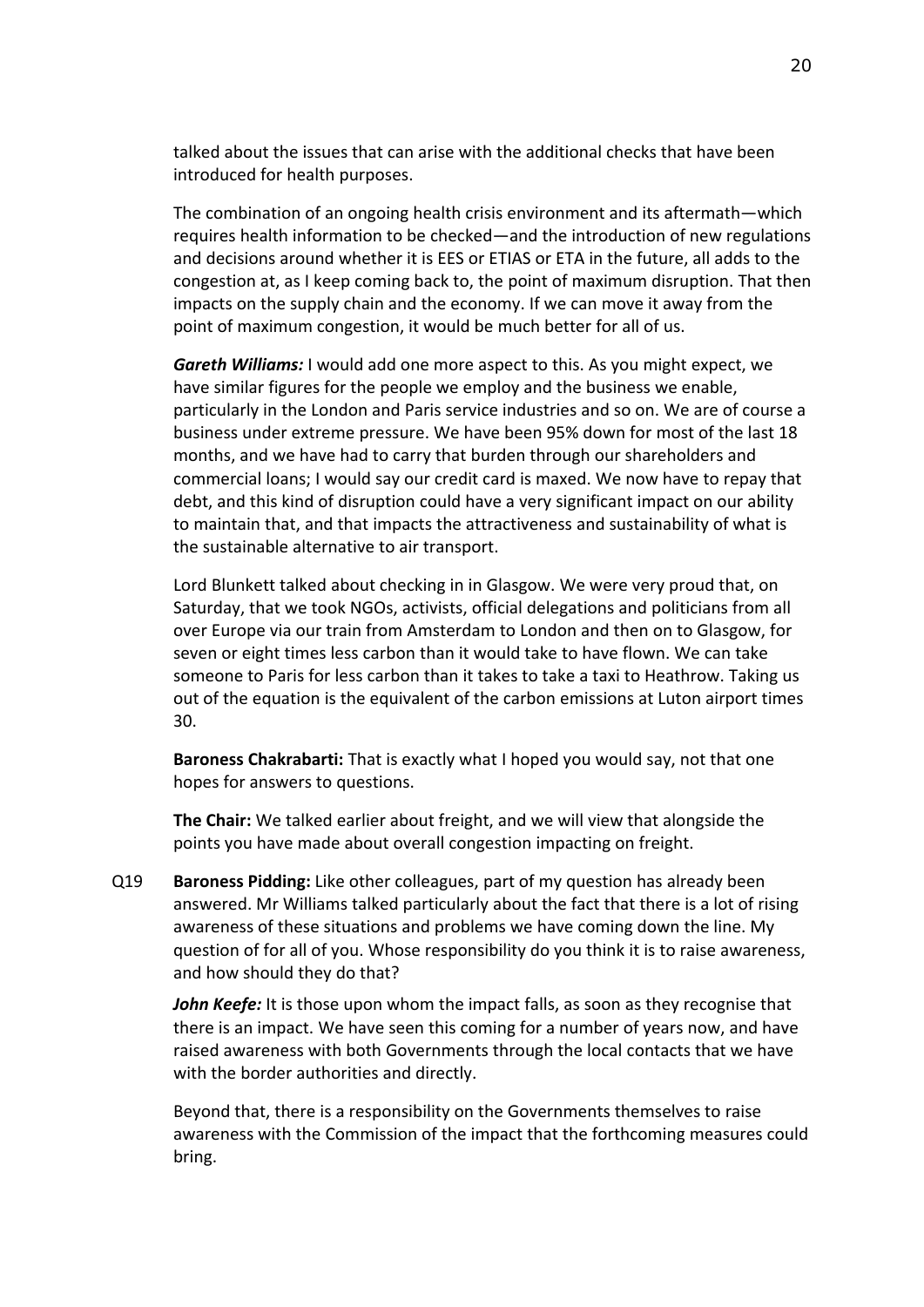It is a joint responsibility. I do not think there is one single point of overall responsibility for raising awareness. It is a combined responsibility, now that we are have the knowledge, to get on and do something about it.

*Tim Reardon:* Very definitely. We spoke earlier this morning about what consultation has preceded this; the answer clearly is not enough. A requirement has been devised in one place that has an impact in a second with a consequence on a third. Clearly, all those parties ought to have been involved in a consultation process at the initial design stage. That did not happen, so we are now in a scenario and circumstance where we have spotted that there is a big problem coning down the track. We are alerting those who are in a position to do something about it to the fact that they need to do something about it to keep the border flowing freely, to keep supply chains functioning, and to enable people to take their holidays when they like to do so, and enjoy it when they do.

*Gareth Williams:* There is a timing issue with this as well. There needs to be a raising of public awareness and, again, as operators we play a part in that. But, at the moment, that is a very difficult context. The information we give and have to read out to each passenger around Covid is the length of a Tolstoy novel. It is information overload, and, in the end, people switch off. We found this a bit when there was the transition to implement the requirement to travel with a passport rather than just an ID card. Although we were communicating through every channel we had, so much communication was going on about Covid rules and other changes that people just blanked it out.

As John and Tim have said, there is therefore a particular emphasis on building up awareness over time, so people have time to absorb and prepare for this, and not just leave it to operators at the last minute. I hope that, in any joint discussions, the communications element would be part of that planning.

**The Chair:** There is not a lot of time available to build up if the timetable for next spring applies, which of course it may not.

We do not want to be too alarmist about it, but we are concerned about public awareness. Assuming that things fall into place, should it be from the operators? Should it be from the Government, with a public campaign? Should it be through everybody warning the public that they will have to go through more systems than they have been accustomed to?

*John Keefe:* Inevitably it is everybody, because the travelling public do not go to government websites first and foremost for information about how to get to their destination. We know that they will come to us, so we are very happy to be the relay for information.

However, the message itself is one that the Government need to back. If the Commission is introducing this measure for travellers from all non-Schengen countries, then any country that falls into the category where their citizens will be impacted should, I feel, take the responsibility to say that circumstances are now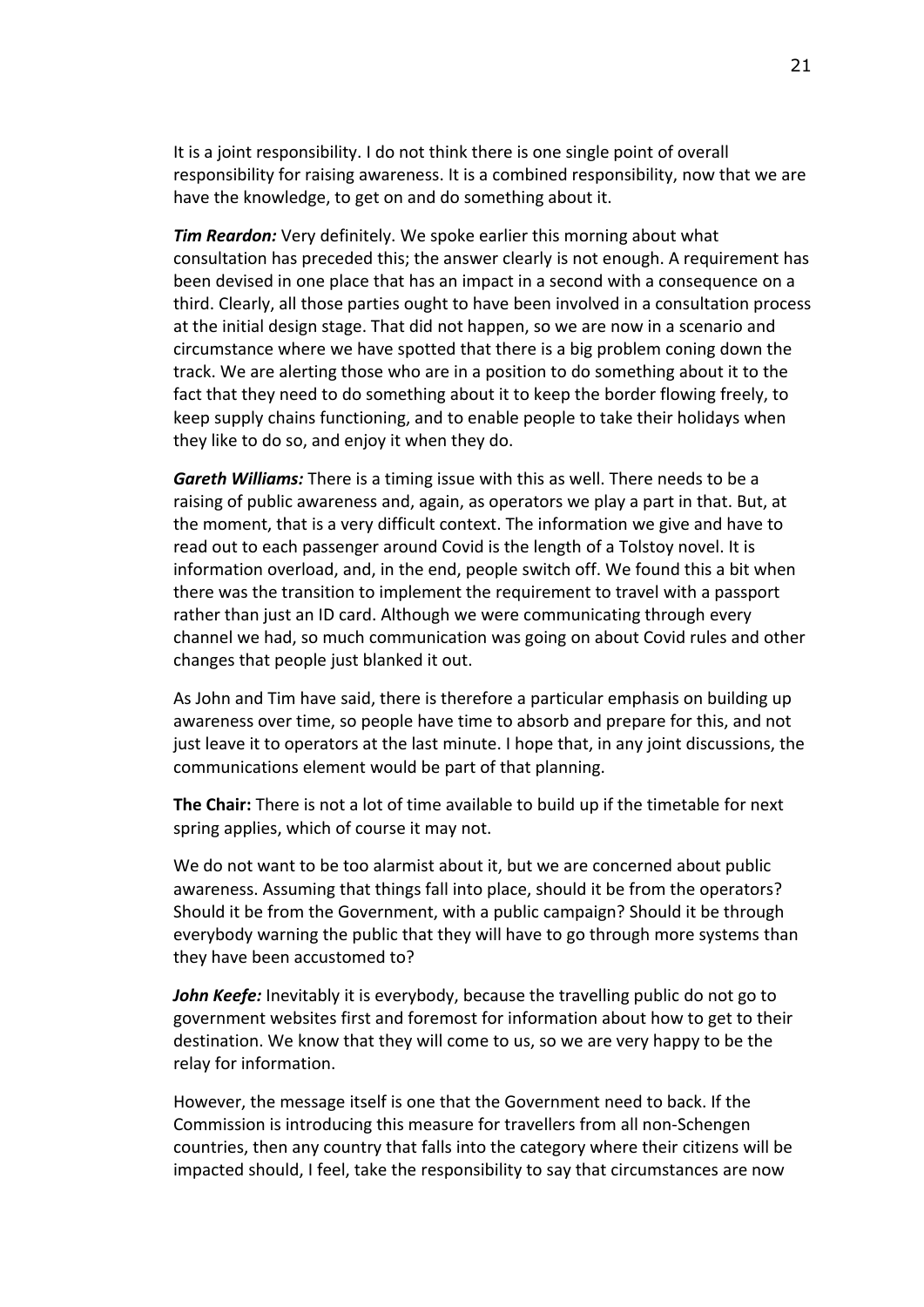different in regard to travel to this particular zone and make that information available that. We then take that on.

Gareth is absolutely right. The reading out of lengthy diatribes on what should be done when you arrive if you are coming from a red, amber, amber-plus or green country means people just switch off. Often it is far better to leave us to distil the information and to use our channels to get it to the people at the moment they will most likely respond to it.

**The Chair:** They are also going to need to be aware of what will have to be provided at an earlier date, when they book travel, are they not? It is macro and micro.

*John Keefe:* It always is in situations like this. We have to work hand in hand with the authorities.

Q20 **Baroness Chakrabarti:** Gentlemen, you may feel that you have answered this, but I will give you another bite of the cherry, because it is quite important. What support might your companies be able to provide for travellers to apply for the ETIAS travel authorisation at the last minute?

*John Keefe:* In the same way as we have responded to the Covid crisis and the introduction of the new health measures, we will put our best minds on this. In the Covid crisis, what we came up with was a passenger wallet that enables people to upload all the information they need to travel in advance of their journey.

The difference between the simple passenger wallet and the thing you have on your smartphone for putting theatre tickets and airline tickets in is that you can group it into a vehicle form so that, as you arrive at a checkpoint, you can present in a single form the information required on every passenger in that vehicle. If you turn up in a car with four people in it, typically the driver of the car, or another passenger, would have the master wallet. Everything else would be uploaded and that would then be triggered using automatic number plate recognition to alert the officer in the booth that this information is held on these people. We are working towards the smart border solution, using technology to simplify these things as much as possible.

**Baroness Chakrabarti:** You are just not in control of the border.

*John Keefe:* We are delivering the solutions, but we would like to know what the question is before we do.

**The Chair:** Not everyone is adept at using the technology.

*John Keefe:* There are some remarkable cases. We had a letter the other day from a 94 year-old gentleman who said that our passenger wallet was one of the easiest applications he had ever used. Say no more.

**Baroness Primarolo:** The wallet was excellent when I travelled through. The problem was getting all the other forms to put into the wallet—to locate a form that could be done only within a certain period and so on. Your pressure point is when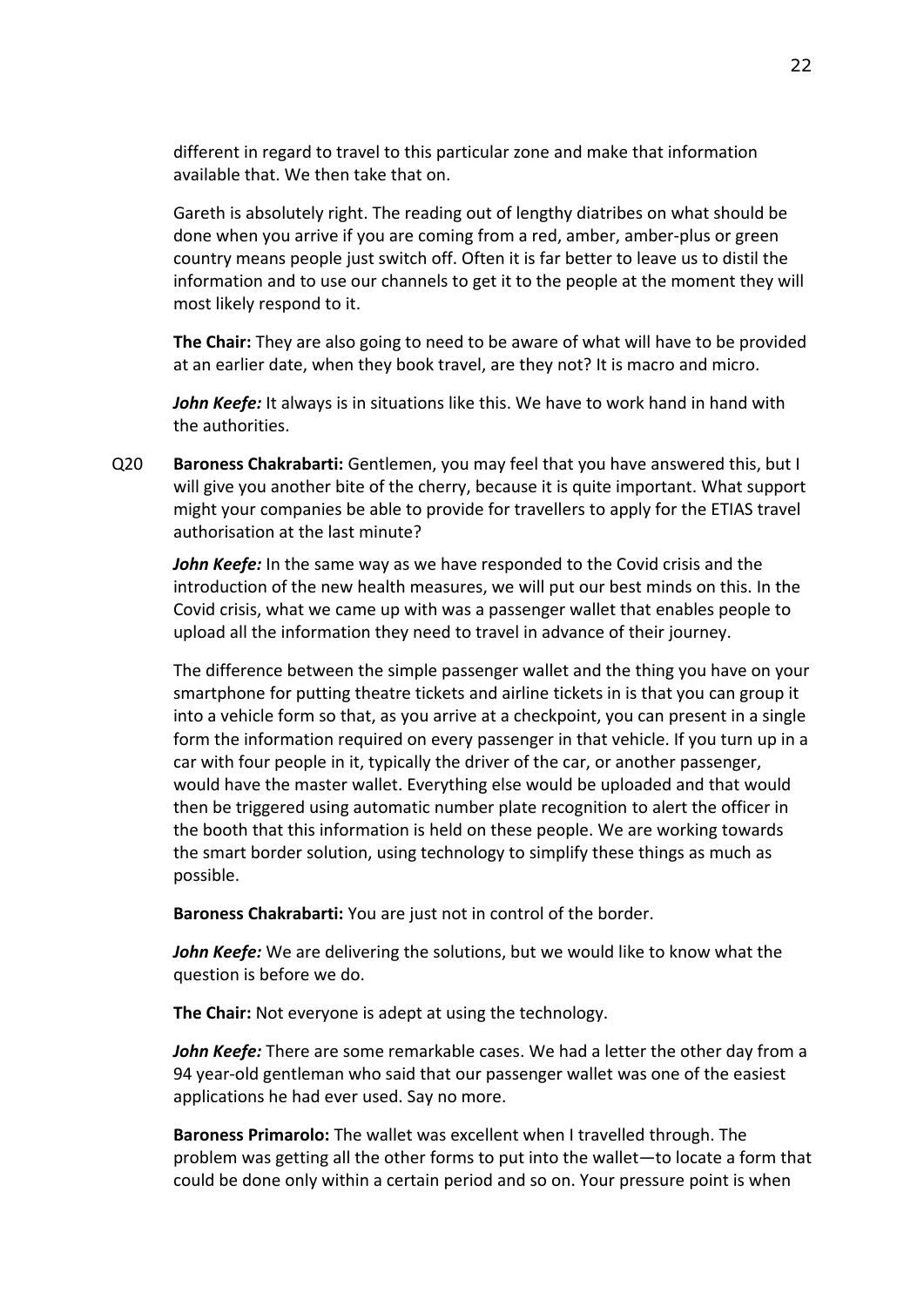the passenger is getting ready to board—when they electronically go through the system before they arrive at the frontier—so it will be a bit late if they suddenly discover they have not gone through ETIAS and try to log on to board.

**The Chair:** There is also the knock-on effect on everyone queuing up behind.

Q21 **Lord Dholakia:** May I come back from ETIAS to ETA? In July last year, the Home Office announced the introduction and the development of an electronic system that can be used for the authorisation of visa-exempt travellers to the United Kingdom. What are you expecting from the ETA? Were you consulted on possible operational consequences, bearing in mind that the ETA in no way resembles ETIAS, or any other operational method that you have?

*Tim Reardon:* I will answer first because my answer will be really short. The impact of the ETA will be felt at the UK's juxtaposed entry controls, which are in France. We as the Port of Dover mercifully do not need to worry about that one in the way that my colleagues John and Gareth do.

*Gareth Williams:* Try not to look so happy.

*John Keefe:* We have been consulted on the introduction of the ETA. Our first response was that it looks like you are trying to do exactly the same thing as the EU is trying to do. 'Have you consulted? Will there be a discussion about how the two could be introduced in a similar manner?'

We took our conversation back to one that we started in 2010 about the creation of a simple smart border process, where information could be gathered once and then used by the authorities that needed to use it. Most times, if it is travel document information, very similar information is used by both parties. A process of preannouncing the arrival of a traveller using advanced passenger information could be introduced, and biometrics could be associated with this.

This is a discussion we have been having since 2010 with the Governments on both sides, with varying degrees of speed of progress. We are still having the same basic discussion. You want the same thing for travellers going in both directions. There must be a way of co-ordinating the gathering of information from those people, in a simple and unique format, and then it can be used in whatever way you see fit after that. But to facilitate movement, it should all be done as far away as possible from the point of control and as far in advance as possible.

*Gareth Williams:* Take the example of the pilot we are running in St Pancras. It would be very easy to add the French passport control to that same process and, at that point, you can complete your entire border crossing in ten seconds, without ever taking a document out of your pocket. There is that potential, which, as John says, we have been trying to drive forward for a long time now.

I get the sense that, particularly over the last twelve months, there has been a bit of a shift in focus in momentum and the approach to this from within the Home Office and within Border Force. We are seeing positive engagement on things such as that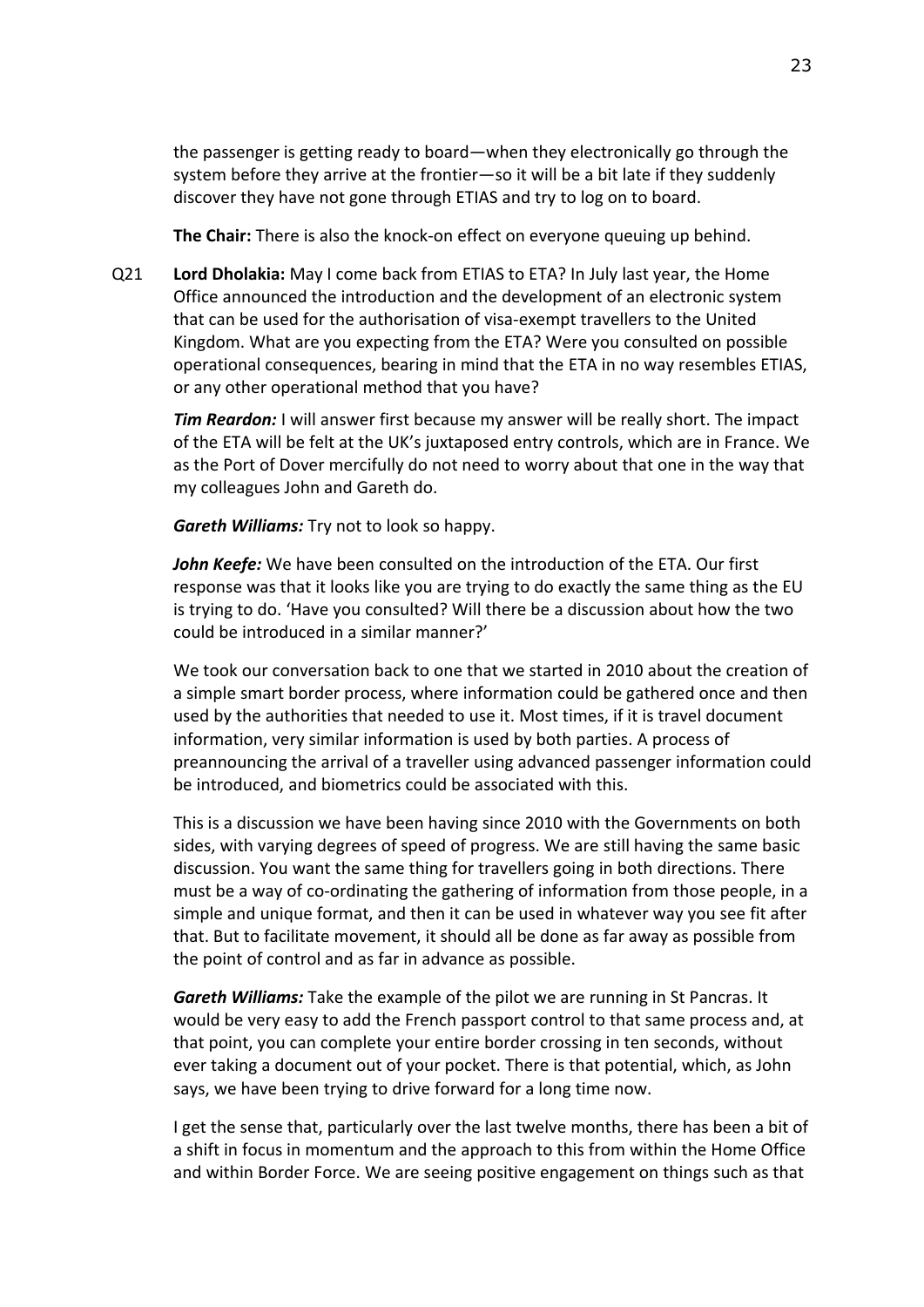pilot and the discussions about the potential here. We absolutely support the thrust of the strategy to move this upstream but there are things we need to work on.

We always have the struggle of 'juxtaposed is different'. It always ends up with a procrastinating approach; you do it for the airlines and then decide how you will tweak and adapt it to a fundamentally different system.

Part of it is that we need the legal framework to collect the information that drives this system. We saw this in Covid where I had carriers' liability requirements imposed on me overnight that required me to collect data that I was not legally able to collect in the member states in which I was operating. In the jargon of the borders, as you transition away from PNR, which is 'give us the data you happen to be collecting anyway', to API, which is 'go out and collect new data for these specific purposes', there needs to be a legal framework that ensures that, as airlines do, we have the powers to do that.

The driving of biometric controls is super important but, fundamentally—whether this is ETIAS on the European side or ETA on the UK side—it comes down to the efficiency and simplicity of the engine that is driving the application process behind this. If ETIAS works in much the same way as the ESTA, where, most of the time, you can get an answer very quickly, then we can help support people to do that; we can help doing the booking part, even if they turn up at the station, just as is happening now with the Covid testing. If it is more like the current UK passenger locator form, which runs on with redundant questions for six pages and is available only in English, it will be more of an issue to make that an efficient process.

I think that, overall, the engagement around ETA and future borders is positive, but there are particular areas where we need to come together and get a solution.

**Lord Blunkett:** Presumably, it is crucial that minimum information and a lesser procedure is insisted upon—go back to first principles. Most of the stuff that is asked for in these processes, including what I said earlier about the United States, is completely irrelevant and is not used or is incapable of being processed. Could we also look at what is actually needed, as opposed to what is being laid down, particularly around the fingerprint issue?

*Gareth Williams:* That is completely the case, and I can draw a good example of that. After the Bataclan terrorist attacks, for very understandable reasons, the Belgian authorities introduced a decree requiring the provision of a whole raft of data. I think there were some nineteen separate data requirements that nobody could ever collect, and it never moved forward.

We have seen this time and again with the Covid test. You have to take it down to where it is simplest. Take the French approach at the moment: have vaccine, will travel; if not, you are in a different process. People understand that. They can make their choice about the vaccine, and they can understand the process: it is clear, simple and intuitive, and therefore compliance and security are that much higher.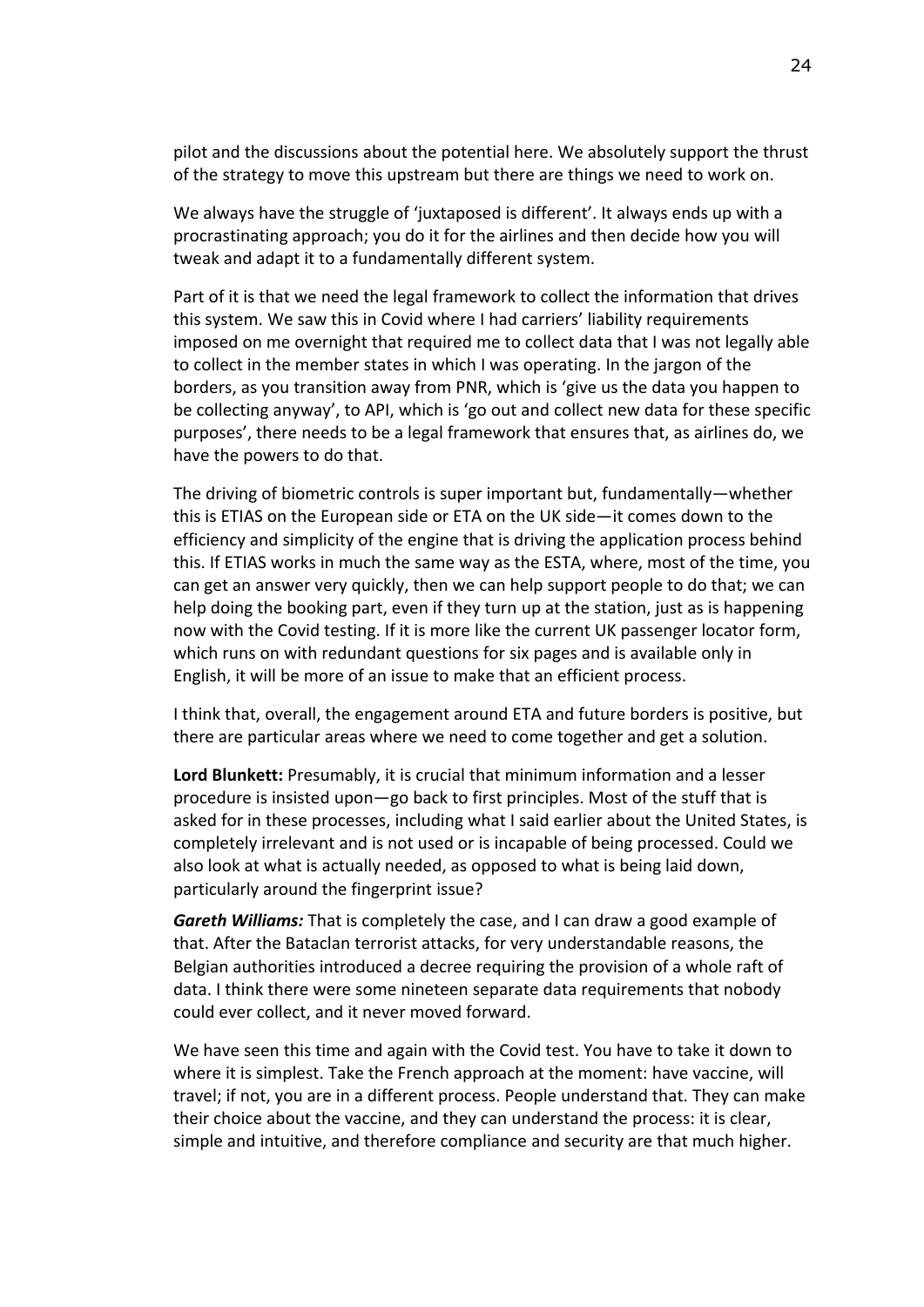This simplicity and efficiency is an absolute link to security and compliance; the two go hand in hand. The point you make is incredibly powerful.

**The Chair:** We have taken up a lot of your time and you are now here when you possibly would have expected to be leaving the building. If you can give us a little bit longer, I know we have at least one more question for you, and there may be others. Are you okay for another few minutes? Thank you.

Q22 **Baroness Primarolo:** I have a quick question on the uploading of passports. I cannot remember where I had to do this recently, but I had to take a photograph of myself on my phone, so that the photograph I took on my phone could be matched to my passport, which matched my passport number, which matched the biometrics. It does not use fingerprints, but it uses everything else. Do we know why that is not seen as a viable solution?

*Gareth Williams:* Before the end of this month I will start doing exactly that on a test basis at St Pancras.

**Baroness Primarolo:** I see. I misunderstood.

*Gareth Williams:* As you say, it does not and cannot include fingerprinting, because that cannot be done to an IATA standard on a mobile device and, for reasons probably lost in history, the EU entry and exit system decided to incorporate fingerprinting.

**Baroness Primarolo:** Why? I am sorry to prolong this, but is there something exceptional about fingerprint as opposed to passports, facial recognition, eye prints and all the other questions? I remember I used to go through Heathrow using the iris scan, but that has long since gone.

*Gareth Williams:* Not as far as I am aware. Most countries, including the UK, have traditionally used fingerprinting as a biometric. As Tim was saying, this is essentially a visa scheme, in many ways. I think it is just continuity from that. It is a question for some of the technical providers as to whether they believe that fingerprinting offers any additional level of confirmation over and above that which you can get from a facial biometric.

This is an area where there has been some movement and flexibility before. We engaged very well with the French authorities a few years ago and, consequently, it led to the installation of e-gates at St Pancras. That was the first time there had been French e-gates outside French territory, and we made the agreement that those e-gates would work on a facial recognition basis only; at that time, the PARAFE gates required fingerprints and a pre-registration. There has been that kind of flexibility before. Here, there is the additional challenge of the requirement that is imposed at an EU level, so there is not the same flexibility at a member state level to make an entirely free decision about that, but it is something we can go to.

*Tim Reardon:* The other element that makes it difficult is the requirement written into European law for the registration process itself to be overseen by a French